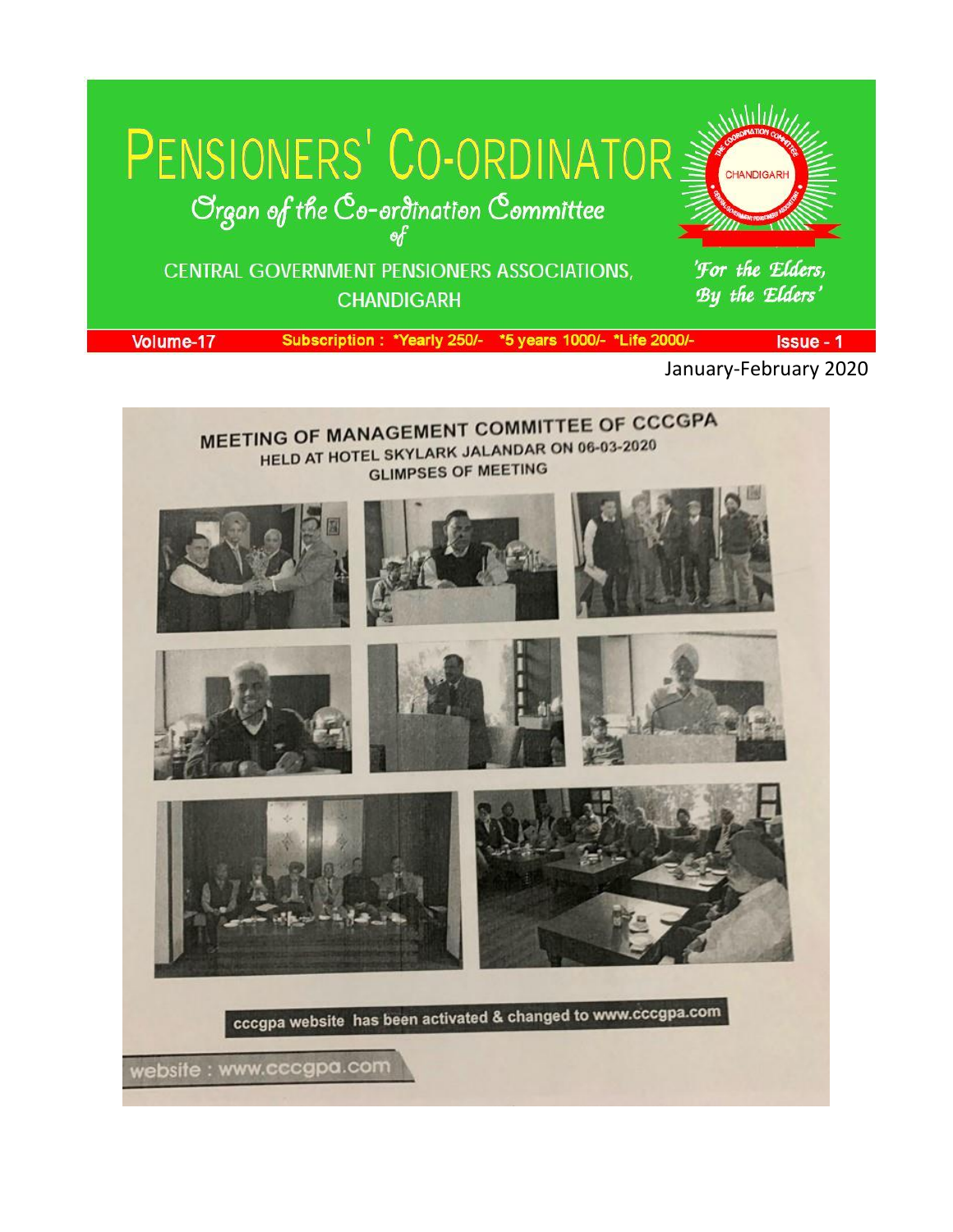

#### **Hassle-free Pension Loans from Your SBI Branch**

- **Attractive Interest Rate**
- Maximum Loan 14 Lac • Minimal Paperwork
- Maximum Tenure 5 Years
- 0% Margin

Visit <u>bank.sbi</u>



# Jitne apps utne jhanjhat. Uninstall the jhanjhats.



Lifestyle & banking, dono. ♦ Download & Register now<br>sbiyono.sbi

SHOPPING I INVESTMENTS I BANKING I TICKETS I FOOD I MORE

"T&C Apply.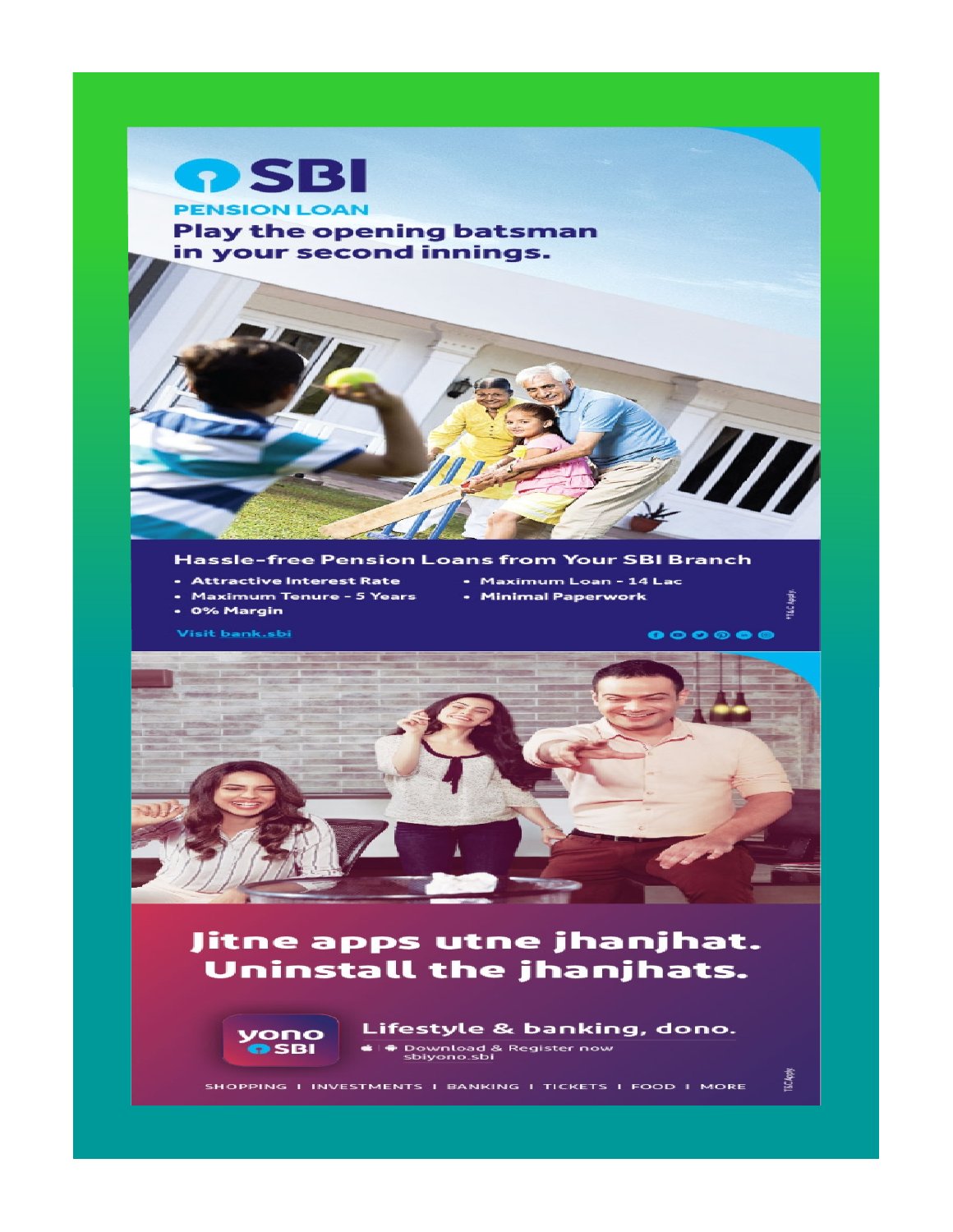**Benefit of Retirement Gratuity on Mobility from One Organization to Another Organization – Clarification**

*Counting of service on joining new service in State Government / Central Government / autonomous body for the benefit of gratuity in respect of Central Govt Employees covered under National Pension System (NPS)* **No.7/5/2012-P&PW(F)/B**

**Ministry of Personnel, Public Grievances and Pensions Department of Pension and Pensioners Welfare**

**Lok Nayak Bhavan, Khan Market, New Delhi, Dated the 12th February, 2020**

#### **Office Memorandum**

*Subject: Counting of service on joining new service in State Government/Central Government /autonomous body for the benefit of gratuity in respect of Central Government Employees covered under National Pension System (NPS)*

The undersigned is dated to say that vide this Department's O.M. No.38/41/06-P&PW(A) dated 05.05.2009, in the event of death /disability during service, the benefits of Invalid / Disability pension, Family pension and retirement / death gratuity were provisionally extended to NPS employees at par with the employees appointed before 01.01.2004. Subsequently, the benefit of retirement gratuity and death gratuity has been extended to all Central Government employees covered under National Pension System (NPS) vide this Department's OM No. 7/5/2012-P&PW(F)/B dated 26.08.2016 on the same terms and conditions, as are applicable to employees recovered by CCS (Pension) Rules, 1972.

2. References have been received in the Department seeking clarification with regard to the benefit of retirement gratuity on mobility from one organization to another organization. This matter has been considered in consultation with Department of Expenditure. It has been decided that the grant of retirement gratuity and counting of service for gratuity on mobility of an NPS Government employee may be regulated in the following manner:

- (i) On mobility from a Central Government service to another Central Government service, the service rendered in the previous Department in the Central Government shall be counted for the purpose of grant of gratuity. There shall be no sharing of gratuity liability between the two Departments of Central Government.
- (ii) On mobility from a Central Government service to a State Government service having National Pension System with provision for Retirement / Death Gratuity for its employees similar to those in Central Government, the service rendered in the Central Government shall be counted for the purpose of grant of gratuity. Same provisions shall apply 'on mobility of an NPS employees of the State Government to Central Government Department. There shall be no sharing of gratuity liability between the Central and State Governments.
- (iii) On mobility from Central Government service to a Central or State Autonomous Body service having National Pension System with provision of retirement / death gratuity for its employees similar to that in the Central Government, the service rendered in the Central Government would be counted for grant of gratuity. The Government will discharge its gratuity liability by paying the amount of retirement gratuity for the service rendered in the Government to the Central or State Autonomous body. This procedure shall be followed mutatis mutandis in respect of NPS employees going over from one autonomous body to another autonomous body or from an autonomous body to Central Government Department/organisation both having National Pension System with provision of retirement / death gratuity for its employees similar to that in the Central Government.
- (iv) On mobility from Central Government service to a Central or State Autonomous Body or to a State Government where the provision for grant of gratuity similar to that in Central Government does not exist or to a Public Sector Undertaking, the NPS Government employees shall be granted retirement gratuity as per rule for the service rendered in the Central Government subject to the condition that the total gratuity admissible in respect of the service rendered under the Government of India and that under the later organization, shall not exceed the amount that would have been admissible, had Government servant continued in Government service and retired on the same pay which he/she drew on retirement from the later organization.

The above provisions would be applicable to Government employees covered under NPS who resign to take up with proper permission, another appointment in the Central / State Government or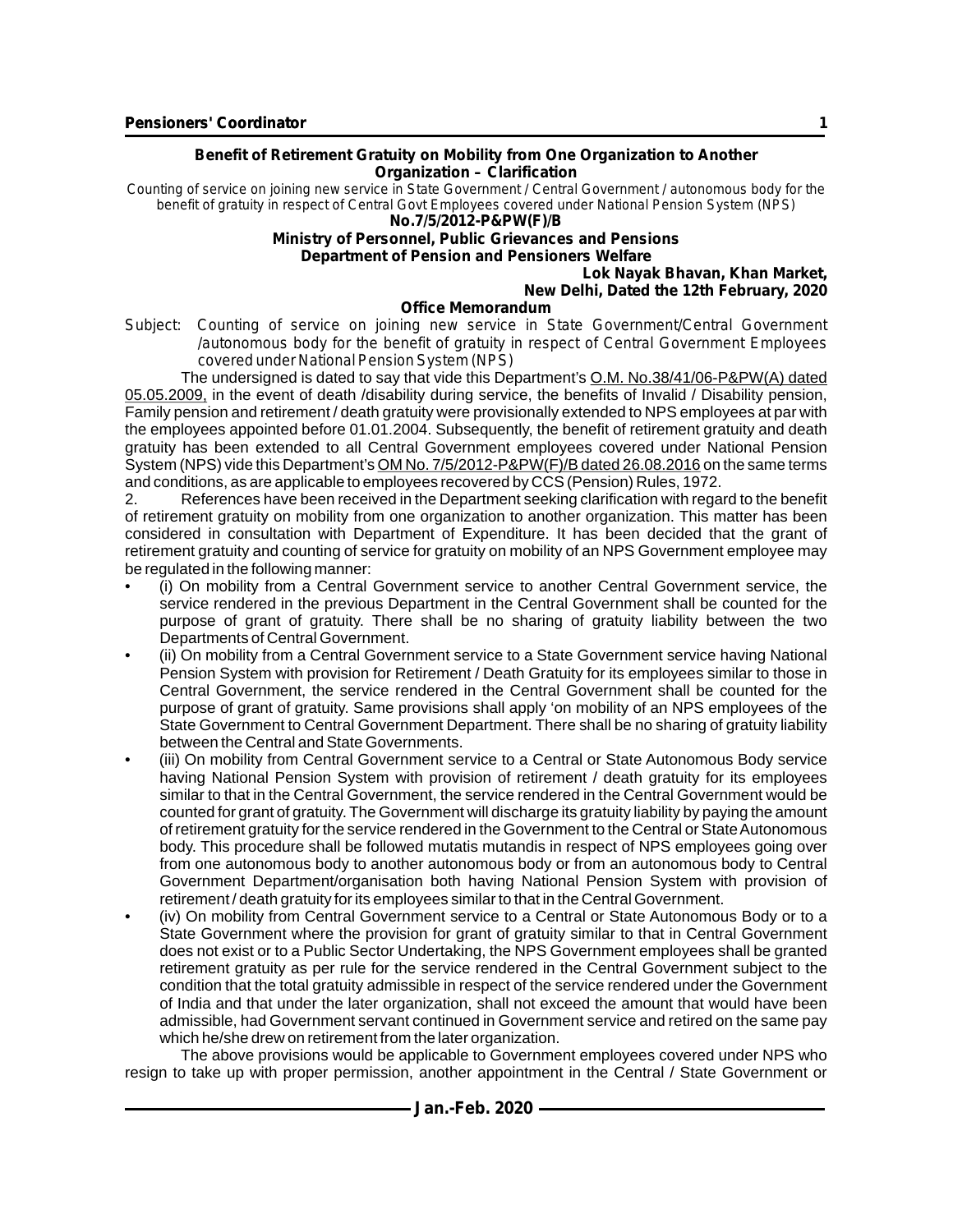Central / State Autonomous body or a PSU.

3. This issues with the concurrence of Ministry of Finance, Department of Expenditure vide their U.O. Note No. 1(4)/EV/2006-II Dated 31.10.2019.

4. In their application to the employees of Indian Audit and Accounts Department, these orders issued after consultation with the Comptroller and Auditor General of India, as mandated under Article 148(5) of the Constitution.

5. All the Ministries / Departments are requested to bring the above instruction to the notice of all offices / field formation working under their administrative control. sd/-

(Ruchir Mitttal) Deputy Secretary to the Government of India [Accessed on 17/02/2020 from https://7thpaycommissionnews.in/wp-content/uploads/2020/02/Benefit-of-Gratuity-to-CG-Employees-Covered-under-National-Pension-System-NPS-12-Feb-2020.pdf] Conti........ \*\*\*\*\*\*\*\*\*\*\*\*\*\*

#### **Additional Relief on Death/Disability of Government Servants Covered By the New Defined Contribution Pension System (NPS)**

No. 38/41/06/P&PW (A) Government of India Ministry of Personnel Public Grievances and Pensions Department of Pension and Pensioners Welfare

Lok Nayak Bhawan, Khan Market, New Delhi-110 003 Dated 5th May, 2009

#### **OFFICE MEMORANDUM**

#### *Sub: Additional Relief on death/disability of Government servants covered by the new Defined Contribution Pension System (NPS)*

The undersigned is directed to say that the pension of the Government servants appointed on or after 1.1.2004 is regulated by the new Defined Contribution Pension System (known as New Pension Scheme), notified by the Ministry of Finance (Department of Economic Affairs) vide their G.M. No. 5/7/2003-ECB 2 PR dated 22.12.2003.

2. On introduction of the New Pension Scheme, among others, the Central Civil Services (Pension) Rules, 1972 and the Central Civil Services (Extraordinary Pension) Rules were amended on 30.12.2003. Under the amended Rules, the benefits of Invalid Pension/Disability Pension and Family Pension/Extraordinary Family Pension/Liberalized Pensionary Award relief are not available to the Government servants appointed on or after 1.1.2004.

3. Ministry of Finance (Department of Economic Affairs) has subsequently clarified that the New Pension Scheme is a replacement for only pension under normal circumstances and family pension in case of death of employees after retirement.

4. A High Level Task Force (HLTF) constituted by the Government has recommended certain additional benefits that can be provided on death or discharge on invalidation/disability of a Government servant covered by the New Pension Scheme. It is likely to take some time before the Rules regulating these benefits under the New Pension System are put in place.

5. Meanwhile, considering the hardships being faced by the employees appointed on or after 1.1.2004 who are discharged on invalidation/disablement and by the families of such employees who have died during service since 1.1.2004, the President is pleased to extend the following benefits to Central Civil Government Servants covered by the New Pension Scheme, on provisional basis till further orders:

**2**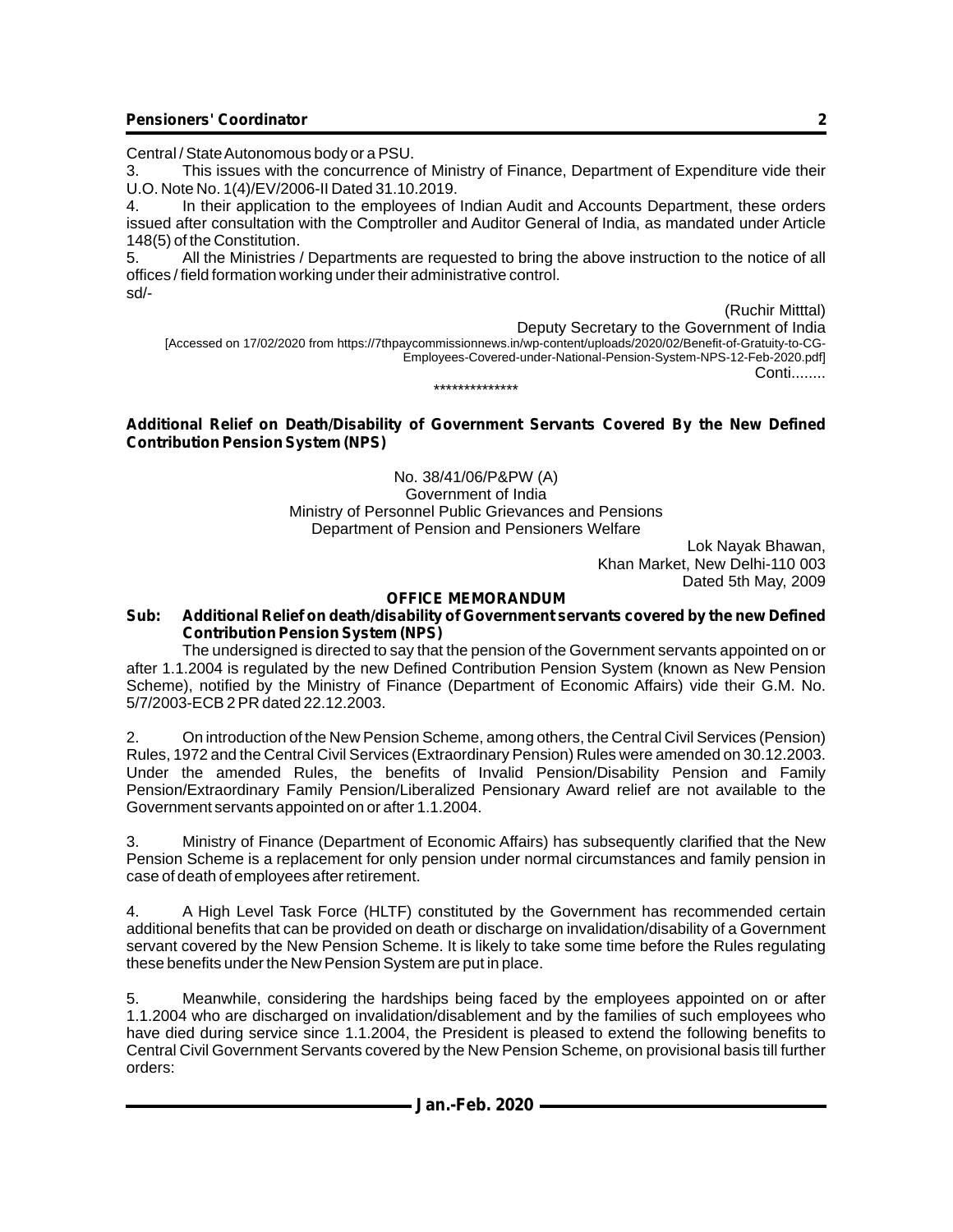- (i) Retirement from Government service on invalidation not attributable to Government duty;
	- (i) Invalid Pension calculated in terms of Rules 38 and Rule 49 of the Central Civil Services (Pension) Rules, 1972.
		- (ii) Retirement gratuity calculated in terms of Rule 50 of the Central Civil Services (Pension) Rules, 1972.
- (II) Death in service not attributable to Government duty:
	- (i) Family Pension (including enhanced family pension) computed in terms of Rule 54 of the Central Civil Service (Pension) Rules, 1972.
	- (ii) Death/Gratuity computed in terms of Rule 50 of the Central Civil Service (Pension) Rules, 1972.
- (III) Discharge from Government service due to disease/injury attributable to Government duty:
	- (i) Disability Pension computed in terms of the Central Civil Service (Extraordinary Pension) Rules.
	- (ii) Retirement Gratuity computed in terms of the Central Civil Service (Extraordinary Pension) Rules read with Rule 50 of the Central Civil Service (Pension) Rules, 1972.
- (IV) Death in service attributable to Government duty:
	- (i) Extraordinary Family Pension computed in terms of Central Civil Service (Extraordinary Pension) Rules and Scheme for Liberalised Pensionary Awards.
	- (ii) (ii) Death gratuity computed in terms of Rule 50 of the Central Civil Service (Pension) Rules, 1972.

The employee/his family will also be paid Dearness Pension/Dearness Relief admissible from time to time in addition to the above benefits, on provisional basis.

6. The above provisional payments will be adjusted against the payments to be made in accordance with the Rules framed on the recommendations of the HLTF and recoveries, if any, will be made from the future payments to be made on the basis of these rules.

7. The recommendations of the HLTF envisage payment of various benefits on death/discharge of a Government employee after adjustment of the monthly annuitised pension from the accumulated funds in the NPS Account of the employee. Therefore, no payment on monthly-annuitised pension will be made to the employee/family of the employee during the period he/she is in receipt of the provisional benefits mentioned in para 5 above.

8. In case where, on discharge/death of the employee, the amount of accumulated funds in the NPS Account have been paid to the employee/family of the employee, the amount of monthly-annuitised pension from the date of discharge/death will be worked out in accordance with the rules/regulations to be notified by the Department of Financial Service/PFRDA and the same will be adjusted against the payment of benefits/relief after the notified rules in this respect are in place.

9. These instructions will be applicable to those Government servants who joined Government service on or after 1.1.2004 and will take effect from the same date i.e. 1.1.2004.

10. This Order issues with the concurrence of Ministry of Finance (Department of Expenditure) vide their U.O.No. 127/EV/2009 dated 13.4.209.

 (M.P.Singh **Director** [Accessed on 18/02/2020 from http://postalinfo.blogspot.com/2009/05/additional-benefits-for-employees.html] Conti............. \*\*\*\*\*\*\*\*\*\*\*\*\*\*\*\*\*\*\*

**NPS Retirement Gratuity – Extension of benefits of 'Retirement Gratuity and Death Gratuity' to the Central Government employees covered by new Defined Contribution Pension System (National Pension System) No.7/5/2012-P&PW (F)/B**

**Jan.-Feb. 2020**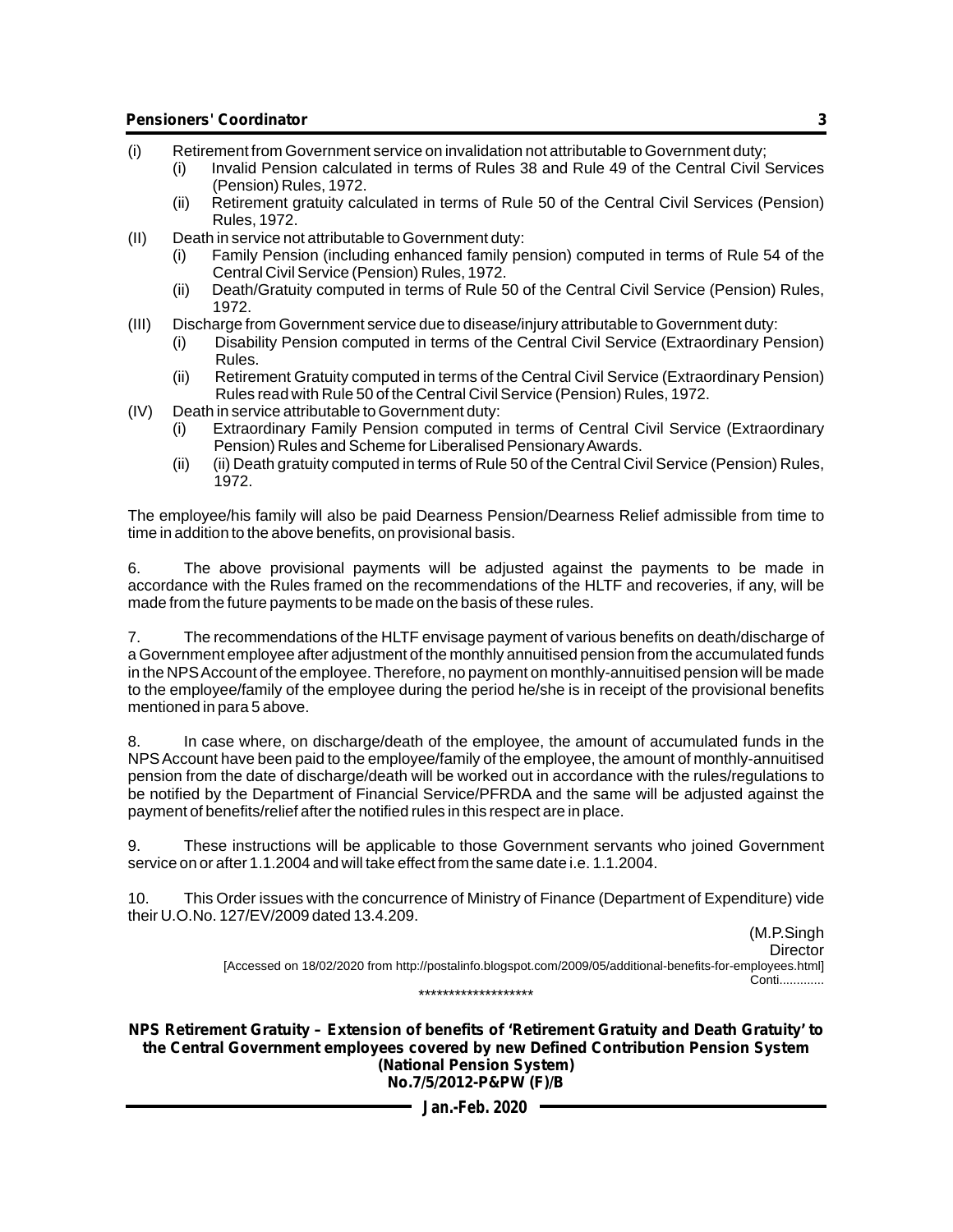#### **Ministry of Personnel, Public Grievances and Pensions Department of Pension and Pensioners Welfare**

Lok Nayak Bhavan, Khan Market,

New Delhi – 110 003, Dated the 26 August, 2016.

#### **OFFICE MEMORANDUM.**

#### **Subject: Extension of benefits of 'Retirement Gratuity and Death Gratuity' to the Central Government employees covered by new Defined Contribution Pension System (National Pension System) – regarding.**

The undersigned is directed to say that the pension of the Government servants appointed on or after 1.1.2004 is regulated by the new Defined Contribution Pension System (known as National Pension System), notified by the Ministry of Finance (Department of Economic Affairs) vide their O.M No. 5/7/2003-ECB & PR dated 22.12.2003. Orders were issued for payment of gratuity on provisional basis in respect of employees covered under National Pension System on their retirement from Government service on invalidation or death in service, vide this Department's OM No. 38/41/2006-P&PW(A) dated 5.5.2009.

2. The issue of grant of gratuity in respect of government employees covered by the National Pension System has been under consideration of the Government. It has been decided that the government employees covered by National Pension System shall be eligible for benefit of 'Retirement gratuity and Death gratuity' on the same terms and conditions, as are applicable to employees covered by Central Civil Service (Pension) Rule,1972.

3. These orders issue with the concurrence of Ministry of Finance, Department of Expenditure, vide their ID. Note No. 1(4)/EV/2006-II dated 29.07.2016.

4. In their application to the persons belonging to the Indian Audit and Accounts Department, these orders issue after consultation with Comptroller and Auditor General of India.

5. These orders will be applicable to those Central Civil Government employees who joined Government service on or after 1.1.2004 and are covered by National Pension System and will take effect from the same date i.e. 1.1.2004.

> (Harjit Singh) Director (Pension Policy) [Accessed on 17.02.2020 from http://www.circular.gconnect.in/gc-pdf/ppwf\_26082016-pdf] Conti............. \*\*\*\*\*\*\*\*\*\*\*\*\*\*

**Family Pension and Gratuity of Government servants covered under NPS in case of death and disability – Minister's Reply in Lok Sabha GOVERNMENT OF INDIA MINISTRY OF FINANCE LOK SABHA UNSTARRED QUESTION NO: 1649 ANSWERED ON: 27.07.2018**

**Question by:** 1649. Shri Tej Pratap Singh Yadav and Shrimati Anju Bala – Will the Minister of FINANCE be pleased to state:-

(a) the details of cases of family pension sanctioned, so far, under the New Pension Scheme (NPS) to the families of deceased Central Government employees;

(b) whether family pension at the rate of old pension scheme to these family members of deceased employees has been stopped after coming into force of the NPS;

(c) if not, the fate of those who have been receiving family pension under NPS at the rate of old pension scheme;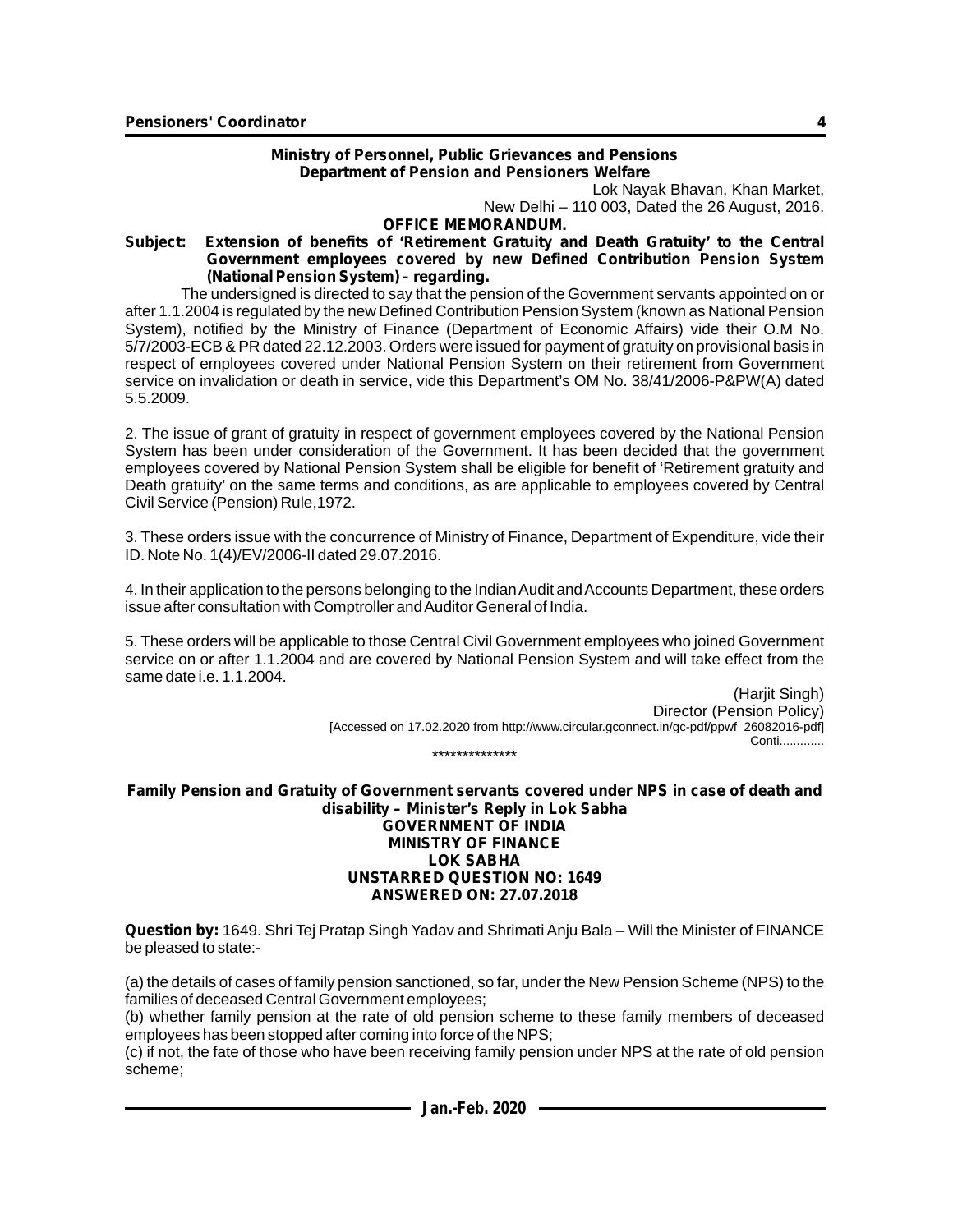(d) whether many deceased employees have left behind them only few thousand rupees as Contributory Pension Fund (CPF) with the National Securities Depository Limited; and (e) if so, the manner by which the Government would pay them the family pension from their CPF?

Answer by : The Minister of State in the Ministry of Finance – Shri Shiv Pratap Shukla (a) to (e) As per the information provided by NSDLe-Governance Infrastructure Ltd., which is the Central Record keeping Agency registered by the Pension Fund Regulatory and Development Authority (PFRDA), 1095 family pension cases of Central Government employees have been processed by it as on 20th July, 2018, who are covered under National Pension System (NPS).

Further, in accordance with **O.M. No. 38/41/06-P&PW (A) dated 5th May, 2009,** issued by the Department of Pension and Pensioners' Welfare, benefits of pension/family pension, at par with the employees appointed before 01.01.2004, are available on death or discharge on disability/invalidation during service of a Government employee covered by the National Pension System (NPS). Aprovision in this regard has also been made in Regulation 6 (e) of the PFRDA (Exits and Withdrawals under National Pension System) Regulations, 2015.

The benefits of **Retirement Gratuity and Death Gratuity have also been extended to all Central Government employees covered by NPS vide Department of Pension and Pensioners' Welfare's O.M. No. 7/5/2012-P&PW (F)/B dated 26.08.2016.**

Source: Lok Sabha

[Accessed on 18/02/2020 from https://www.staffnews.in/2018/07/new-pension-scheme-nps-details-of-cases.html] \*\*\*\*\*\*

> Central Govt. Health Scheme ANNEXURE 4.1

*/Text of MH & FW, OM No. S.11011/6/92- CGHS DESK –I/CGHS (P), Dt. 4.8.1994*

#### **Government Servant can opt out of CGHS to Avail Medical Facilities provided by the spouse's organization**

The undersigned is directed to say that according to existing rules the Central Government Health Scheme was compulsory for all the Central Government employees residing in CGHS covered areas and a Central Government employee could not opt out of the Central Government Health Scheme. However, spouse of the eligible Government servant employed in Defence or Railway services, State Government or corporation or bodies financed partly or wholly by the Central Government or state Government, local bodies and private organisations which provide medical facilities had the option to choose either of the two.

2. It has been decide that a Central Government employee whose spouse is serving in any organisation mentioned above, which provides medical facility to its employees and members of their family can opt out of the CGH Scheme and avail of medical facilities from the organisation in which his/her spouse is working, provided that neither of the two and members of their family shall avail medical facilities from both the sources at a time. An undertaking in this regard shall have to be given by the Central Government employee concerned to the authority issuing the CGHS Card.

3. This issues with the approval of Secretary (Health) and concurrence of JS & FAvide U.O. No. 4850, dated the 19th July, 1994.

> [Accessed on 09.01.2020 from https://echs.gov.in/img/Policy/POLICY%20LETTERS%20OPS%20SEC/(b)%20%20Eligibility/ESM%20- %20Dependents/(p)%20Husband%20wife%20-%20CGHS%20letter%20dated%2004%20Aug%201994.pdf \*\*\*\*\*\*\*\*\*\*\*\*\*\*\*\*\*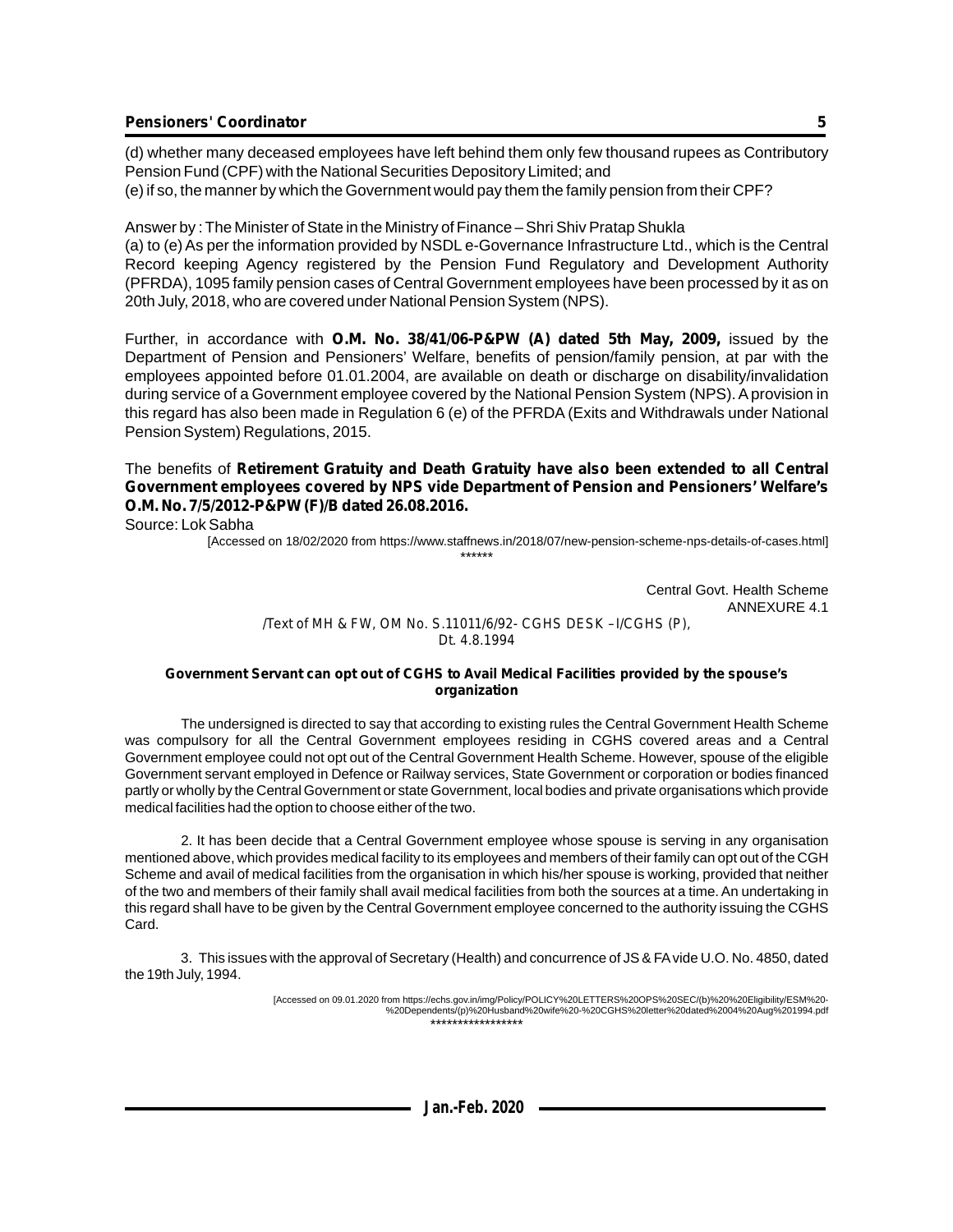**CGHS – Post-operative Follow-up treatment from Hospitals empanelled under CGHS in respect of critically ill CGHS beneficiaries**



**Z.15025/35/2019/DIR/CGHS/ CGHS(P) Government of India Ministry of Health & Family Welfare Department of Health & Family Welfare**

> Nirman Bhawan, New Delhi 110 11 Dated the  $29<sup>th</sup>$  May, 2019

#### **OFFICE MEMORANDUM**

### **Subject: Post-operative Follow-up treatment from Hospitals empanelled under CGHS in respect of critically ill CGHS beneficiaries-regarding**

\*\*\* With reference to the above mentioned subject the undersigned is directed to state that in view of the difficulties being faced by critically ill CGHS beneficiaries in getting post–operative follow-up treatment at CGHS empanelled hospitals, the matter was reviewed and it has now been decided that critically ill CGHS beneficiaries shall be permitted for follow up treatment in CGHS empanelled hospitals as per the details given under:

- **i.** Permission for post-operative follow-up treatment in respect of the following post operative conditions requiring frequent Consultations from Specialists at private hospitals empanelled under CGHS need not be re validated from time to time and follow- up treatment may be under taken at CGHS rates without time limit.
- **ii.** The consultation/investigations are permitted under these follow-up cases. The conditions covered are:
	- **a.** Post Cardiac Surgery Cases including Coronary Angioplasty.
	- **b.** Post Organ transplant Cases (Liver, kidney, heart, etc.)
	- **c.** Post Neuro Surgery Cases/post Brain stroke cases requiring regular follow-up treatment.
	- **d.** End Stage Renal disease/follow up cases of Liver failure.
	- **e.** Cancer treatment.
	- **f.** Auto-immune disorders like Rheumatoid Arthritis requiring follow-up
	- **g.** Neurological disorders like Dementia, Alzheimer's disease, Parkinsonism, etc.

Medicines prescribed are to be procured from CGHS Wellness Centre.

- **iii.** The beneficiaries shall have to submit a self-attested photo copy of the permission letter to the hospital to enable the hospitals to provide credit facility in respect of pensioners and other categories of CGHS beneficiaries entitled for credit facility. Serving employees (and their dependents) who may not be entitled for cashless facilities shall enclose a self-attested photo copy of permission letter to claim reimbursement from the concerned Ministry/department.
- **iv.** Permission in respect of Pensioner CGHS beneficiaries, Ex-MPs (and other categories of CGHS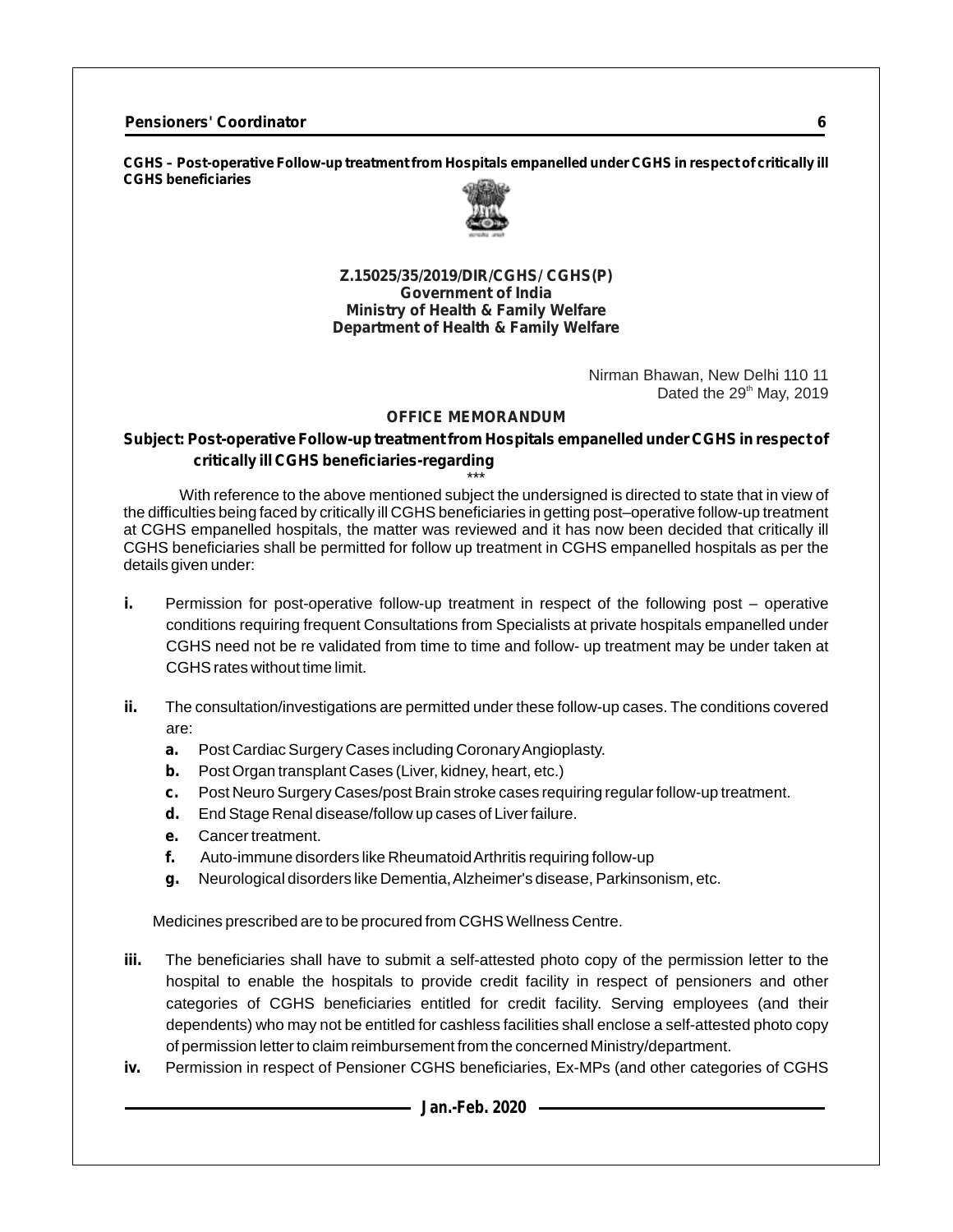beneficiaries, whose medical expenditure is borne by CGHS) etc., shall be granted by CGHS. Permission in respect of Hon'ble members of Parliament shall be granted by Rajya Sabha Secretariat/Lok Sabha Secretariat as the case may and by concerned Ministry/Department in respect of serving beneficiaries and by concerned Autonomous Body/Statutory Body in respect of serving/pensioners beneficiaries.

- **v.** However, if any non-listed investigations/procedures are advised permission from competent Authority shall be required, except in emergency.
- 2. These orders are in supersession of the earlier guidelines on the subject.

Sd/- (Dr. Manoj Jain) Addl. DDG (HQ), CGHS

[Accessed on 16.01.2020 from https://cghs.gov.in/showfile.php?lid=5413]

\*\*\*\*\*\*\*\*\*\*\*\*\*\*\*\*\*

#### **GOVERNMENT OF INDIA MINISTRY OF HEALTH AND FAMILY WELFARE CGHS Centre No 1, Sector 45 Chandigarh**

#### No/CMO/CGHS WC-1/Advisory committee/Minutes/3119 Dt-11.01.2020 **Minutes of the Meeting of Advisory committee held on 11.01.2020 in CGHS Wellness centre No. 1 Sector 45 Chandigarh.**

The meeting of CGHS Advisory Committee was held at 9.30 am on 11.01.2020and was presided over by Dr.(Mrs) Sunita Chaudhary, senior CMO (SAG) I/C C.G.H.S Wellness centre, Sector 45 ,Chandigarh and attended by following members-:

- 1. Sh. M.L. PANGHOTRA, IA&AD Pensioners welfare Association Chandigarh (Mob. 9217912203)
- 2. Sh JASPALSINGH, President DAPWAChandigarh (Mob. 9815226310)
- 3. Sh. MS Toor , Comdtt. P.M.F Retd. CGPW Society (Mob. 9876111633)
- 4. Sh. Vineet Goyal, Rep. Jai Ambika Medicos, ALC, SCO 361, Sector 32 Chandigarh(Mob.9988637709)

#### **Welcome Address :**

Dr.(Mrs.) Sunita Chaudhary, , senior CMO (SAG) in-charge CGHS Wellness Centre No. 1 welcomed the members of the Advisory committee.

#### **Amenities to beneficiaries ;**

No proposal for offering of alternative premises to CGHS has been received from the Chandigarh administration.

#### **MRC Status/ Pendency of claims :**

The bills of MRC has been cleared up to Nov 2019 but the payment has been made up to

### **Performance of Local Chemist :**

Sh. Vineet Goyal Representative of Jai Ambica Medicos said in the Advisory Committee meeting that his some bills are still outstanding for payment by CGHS which makes it difficult to supply the medicines smoothly. The CMO I/C said the payment of bill does not come under her domain. So, she advised to approach the Additional Director CGHS for this point.

### **Availability of Drugs in Wellness Centre :**

As per records there are 235 Generic items and 06 proprietary items available in Wellness Centre.

#### **Staff Punctuality & Behavior :**

The conduct and behavior of the staff of the wellness centre has been good. They are courteous and helpful to the senior/ aged CGHS beneficiaries.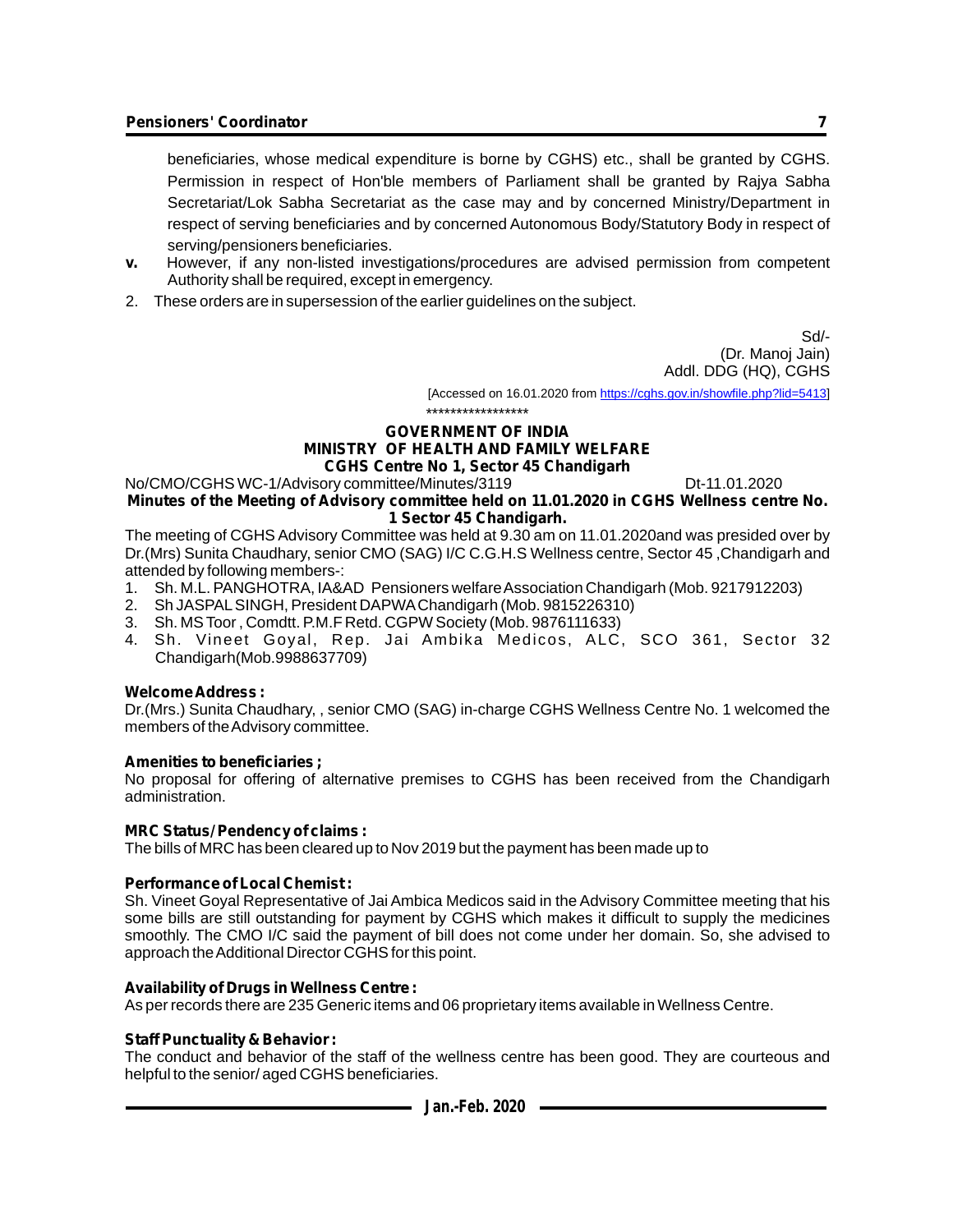#### **Cleanliness & Maintenance of Wellness Centre :**

Under the prevailing circumstances, the upkeep of the premises is appreciable.

#### **Suggestion/ Grievance Redressal :**

The suggestion/complaint box was opened by Sh. M.L Panghotra and found two communications one from Sh. Gian Singh Ben. ID 3247434 suggested issuing token of thick paper for super senior citizen with red blue or any other color. It was stated that pink color sticker is already affixed on their beneficiary ID card.

Second suggestion was by S. Harbhajan Singh Mob no 9876222155 who requested for improvement in the washroom regarding its cleanliness. The point was considered in the advisory committee meeting and it was decided that the matter will be looked into.

The meeting ended with the vote of thanks.

Dr. (Mrs.) Sunita Chaudhary Senior CMO (SAG) I/C CGHS Wellness Centre No. 1 Sector, 45 Chandigarh.

Copy to-:

- 1. Addl. Director CGHS Sector 9 Chandigarh.
- 2. All the committee members.

\*\*\*\*\*\*\*\*\*\*\*\*\*\*

### Some FAQ [Recapitulation]

- 7. What is the role of PAO in respect of pension processing? The Pay & Accounts Officer, on receiving the pension papers, is to verify the service records and apply prescribed checks with reference to the applicable Pension rules, and assess the amount of pensionary benefits. After applying the necessary checks, he prepares the Pension Payment Order (PPO) in the Proforma given in CAM-52 and forwards the same to the Central Pension Accounting Office under the Special Seal Authority for arranging the payment through authorized bank. The final responsibility of the correctness of calculations and authorization of admissible pension is that of the PAO.
- 8. When should the Pension Payment Order in CAM-52 be issued by PAO? The Pay & Accounts Officer should issue the pension payment order/authorization at least one month in advance of the date of retirement of the Government servant.
- 10. What is the role of the Central Pension Processing Centre (CPPC) of the bank? CPPC acts as a single point access for the processing of pension and accessing the information on all pension accounts maintained by them. The Central Pension Processing Centers of the banks are responsible for processing of pension payment, pension disbursement and creating pensioners data base on the basis of special seal authority received from CPAO. Pension/family pension arrears are calculated by the Central Pension Processing Centers of the concerned bank and are credited to the pensioner's bank account. CPPCs are also responsible for handling grievances of pensioners.
- 11. When should the CPAO dispatch the PPO to CPPC? By 20thof the month of retirement provided the case is timely received from concerned PAO.
- 14. What is system of allotment of 12 digit PPO numbers? The following system is adopted for the allotment of 12 digits PPO numbers. In each PPO, the first five digits indicate the code number of PPO Issuing Authority, next two digits indicate the year of issue, and after this the four digits indicate the sequential number of the PPO while the last digit is a check digit for the purpose of computer. For example, a PPO bearing number 709650601302 implies that PPO has been issued by AG Madhya Pradesh, in the year 2006 and is the 130th PPO issued by that PPO issuing authority, and is allotted computer code-2.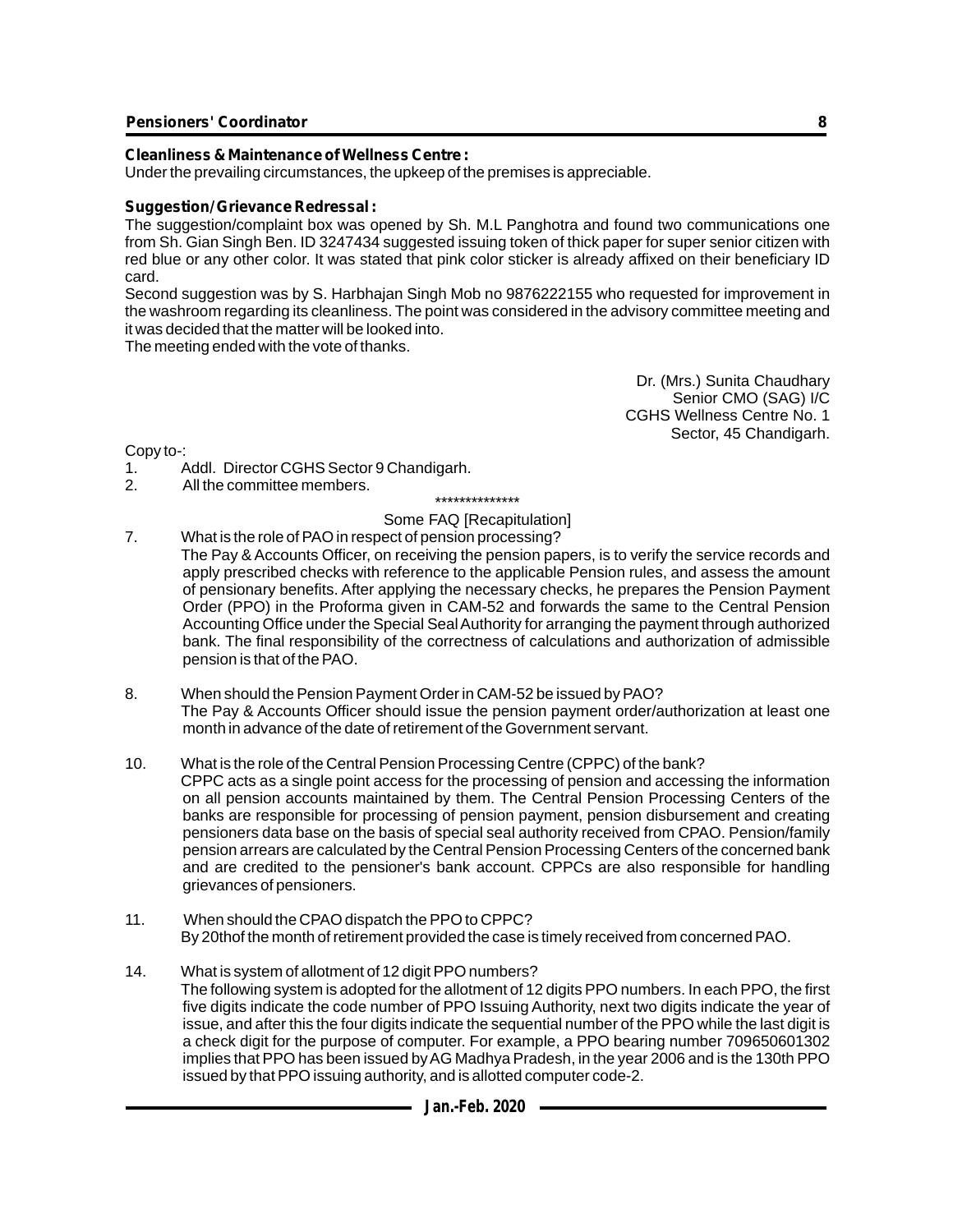- 17. Who should make the arrear payment before authorizing the bank for making payment by CPAO? Any arrear of pension due to the pensioners on account of delayed finalization or for any other reason must be paid to the pensioners in accordance with the provisions of various rules and orders applicable, by the Pay and Accounts Offices. Only the future monthly pensions payable is to be authorized to the Banks by transmitting the PPOs to Central Pension Accounting Office.
- 24. When the commutation becomes absolute?

The commutation of pension becomes absolute:-

- (i) On the date following the date of superannuation in the case where the application for commutation of pension is received by the Head of Office not later than three months before the date of superannuation.
- (ii) (ii) On the date of receipt of the application by the Head of Office for commutation of pension without medical examination before the expiry of one year of the date or;
- (iii) On the date on which the Medical Authority signs the medical report for commutation.
- 25. Who is the Pension Sanctioning Authority? Head of Office in the Ministry/Deptt./Office where a Government servant last served/died is the pension sanctioning authority.
- 26. What should a Government servant do to claim his pension? Eight months prior to the retirement date, a Government servant is required to furnish certain information (e.g. joint photo with wife/husband, family details, name and BSR code of the branch of the authorized bank through which he desires to draw his pension etc.),email address, phone number to his Head of Office in the prescribed form No. 5.
- 27. What is required in case the pension has not been fixed correctly? The PAO is solely responsible for correctness of the calculation of pension. In case he finds any mistake he will revert the pension case to Head of Office for making necessary correction.
- 34. What will be the effective date of reduced pension? If
	- a. The applicant is drawing pension from PAO.
	- b. The applicant is drawing pension from a branch of an authorized bank.
	- c. AGovernment servant who retired on superannuation and applied for commutation in form 1- Aof CCS (Commutation of Pension) Rules up to the date of retirement and commutation paid through Head of Office within the first month of retirement.
	- d. In case of commutation of provisional pension and retrospective revision of final pension?
	- (a) The reduction in the amount of pension on account of the commutation shall be operative from the date of receipt of the commuted value of pension or at the end of three months after issue of authority by the PAO for the payment of commuted value of pension, whichever is earlier.
	- b) The reduction in the amount of pension on account of commutation shall be operative from the date on which the commuted value of pension is credited by the bank to the applicant's account to which pension is being credited.
	- c) The reduction in the amount of pension on account of commutation shall be operative from its inception.
	- d) The commuted value is paid in two stages as such the reduction in the amount of pension shall be made from the respective dates of the payment.
- 35. How is the period of 15 years for restoration of commuted portion of pension reckoned? The 15-year period for restoration may be reckoned from the date of retirement itself in cases where the payment of commuted value of pension was/is made during the first month of retirement leading to appropriate reduction on account of commutation in the first pension itself. In all other cases, where the commutation of pension led/leads to a reduction in the second or

**9**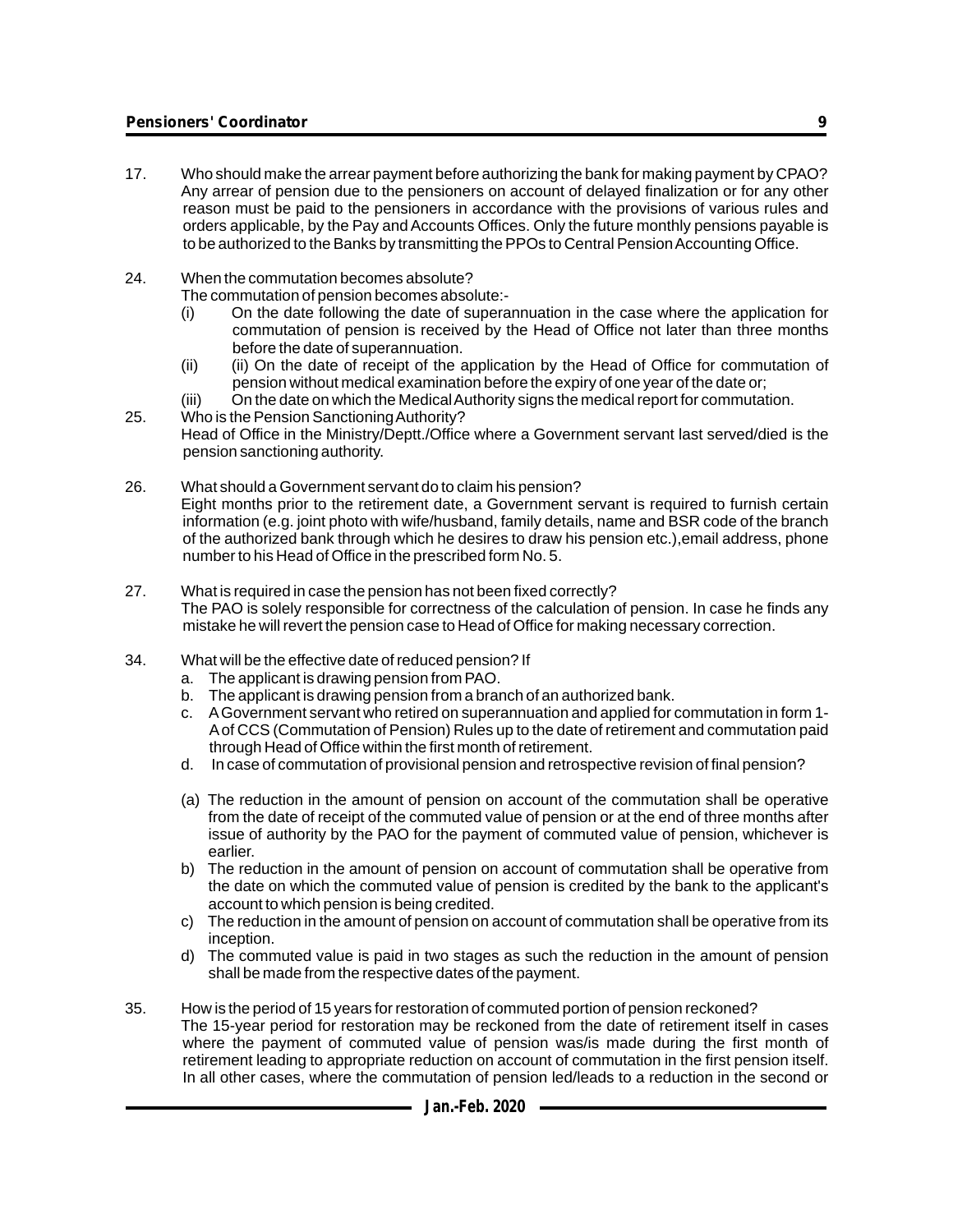of pension.

subsequent month, the 15 years period will be reckoned from the date on which reduction in pension became/becomes effective.

(Para 3 of GID No.3 below Rule 10-Aof CCS (Commutation of Pension) Rules, 1981)

- 37. Is any authorization for restoration of commuted portion of pension after 15 years required from PAO/CPAO? Restoration of commuted portion of pension after 15 years (from the date of crediting of commuted value) or as fixed by the Government from time to time is to be made automatically by bank on receipt of application in prescribed proforma from eligible pensioner. In cases where the date of commutation is not readily available in the PPO, the bank will obtain the information from the concerned PAO who issued the PPO through CPAO before restoring the commuted portion
- 40. Can a pension account be operated by a holder of Power of Attorney? The pension account cannot be allowed to be operated by a holder of Power of Attorney except in the case of the pension accounts of the former Presidents of India or of the spouses of deceased Presidents. However, the facility of allowing cheque books and acceptance of standing instructions for transfer of funds from the account is admissible as per instructions of R.B.I.
- 41. Can the deduction of Income Tax at source be made from pension payments? Yes, the CPPC of the bank is responsible for deduction of Income Tax at source from pension payments in accordance with the rates prescribed from time to time. While deducting such tax from pension payments the CPPC will also allow deduction on account of relief available under Income Tax Act from time to time on production of proper and acceptable evidence of eligible savings by pensioners through paying branch. The paying branch will also issue the pensioner in April each year a certificate of tax deducted in Form-16.
- 42. Can the excess payment, if any, credited to the pensioner's account be recovered by the bank? Before commencing payment of pension, the paying branch is required to obtain an undertaking of recovery of excess payment in the prescribed form Annexure-XI of the Scheme from the pensioner. On the strength of this undertaking the excess payment, if any, credited to his/her account can be recovered by the paying branch.
- 44. What is required if a pensioner/family pensioner desires to get his pension payment account transferred.

(a) from one paying branch to another of the same public sector bank? Request falling under category 'a':- The pensioner/family pensioner may submit an application for transfer of pension/family pension account at either the old branch or the new branch of the bank. The transfer application will require mentioning both account numbers (in the old & new branch) with both branch contact details, if account portability is not available in the bank. If the account portability is available then the pensioner may simply seek a transfer of his/her pension account to the new branch. The branch receiving the application will scan and forward the same to CPPC. CPPC will coordinate the continuity of disbursement of monthly pension/family pension without any break. The changed information will be provided to CPAO along with the electronic scroll and in Annexure xxi of CPAOs scheme booklet. In case of request falling under category (b), the scanned PPO and scanned application for transfer will be electronically transmitted to the new CPPC along with a record of last pension paid. The new CPPC will acknowledge the receipt of the scanned copy and last payment reported by revert mail and will incorporate this into the system and start the pension payment to the new account on an ad-hoc basis for a period of three months or till the original documents received whichever is earlier. On receipt of acknowledgement, the old CPPC will stop pension disbursement; arrange to have the PPO sent directly to the new CPPC through Speed Post and intimate the post number to the receiving CPPC. It will wait the confirmation of receipt of physical PPO from the new CPPC. The changed information will be provided to CPAO along with the electronic scroll in respect of any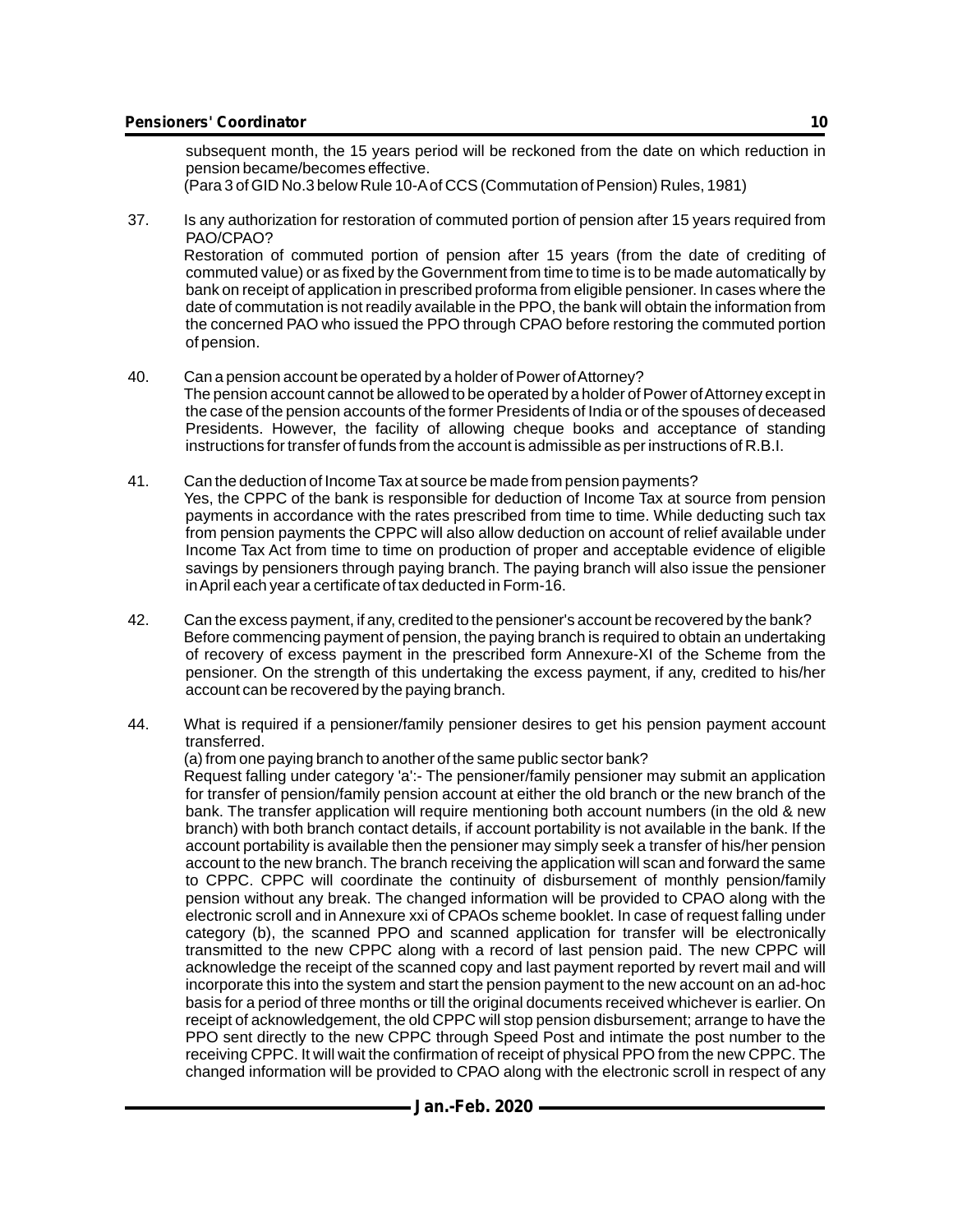pensioner included/excluded along with the reasons. All PPOs received from other CPPC on migration will be entered and scanned and reposed in the new CPPCs database in the pensioner wise electronic and physical folders.

- 49. Is family pension payable to more than one person at a time? The family pension will be paid in equal shares where the deceased Govt. servant or pensioner is survived by - a) More than one widow (except in the case of Hindu widow). On the death of one widow, her share of the family pension shall become payable to her eligible child. If she is not survived by any child, her share of the family pension shall not lapse but shall be payable to the other widows in equal shares. b) A widow and an eligible child through another deceased wife; the eligible child will be paid the share which the mother would have received had she been alive. c) Awidow and an eligible child from a divorced wife; the child will be entitled to the share of family pension which the mother would have received had she not been divorced.
- 51. Is family pension payable to a spouse judicially separated? Yes, family pension is payable to a spouse judicially separated but not to a spouse judicially separated on the ground of adultery.
- 52. Whether Parents, Brothers and Sisters of the pensioners are entitled to get family pension? Only those Parents, Brothers and Sisters of the pensioners are entitled to family pension who were wholly dependent on pensioner provided the deceased employee had left behind neither a widow nor a child.

[Part as extracted and Accessed on 29.12.2019 from https://cpao.nic.in/Pensioner/pensioners.php]

\*\*\*\*\*\*\*\*\*\*\*\*\*\*\*\*\*\*

#### **DOPT Launched Handbook for the Retiring Central Government Employees**

**Good Governance Index has been scientifically designed on various parameters of governance: Dr Jitendra Singh 15th edition of Central Secretariat Manual of Office Procedure (CSMOP) released Handbook for Retiring Central Government Employees and Smart Card facility for Department Canteen of DoPT launched**

The MoS (PP) Dr Jitendra Singh launched the 'Good Governance Index' at an event organized by the Ministry of Personnel, Public Grievances & Pensions, on the occasion of Good Governance Day, here today. The Good Governance Day is observed on the birth anniversary of former Prime Minister Shri Atal Bihari Vajpayee. On the occasion, the Minister also launched the 15th edition of Central Secretariat Manual of Office Procedure (CSMOP). He released the Handbook for the Retiring Central Government Employees and the Smart Card facility for Department Canteen of DoPT. The MoS (PP) also released a booklet on major initiatives/achievements of DoPT and Strategic Initiatives of Department of Pensions and Pensioners Welfare (DoPPW).

Speaking on the occasion, Dr Jitendra Singh said that Good Governance Index has been scientifically designed on various parameters of governance. He said that it has been designed keeping in mind the citizen-centricity, which is the prime mantra of Government led by PM Shri Narendra Modi. He added that GGI would also seek to determine the status of governance as it exists today and it will provide reference threshold for future also. Dr Jitendra Singh said that documentation of good governance index is our effort in the direction to carry forward Prime Minister Shri Narendra Modi's vision for good governance.

The Minister said that good governance initiatives by the Government draw inspiration from former PM Shri Atal Bihari Vajpayeeji. He added that good governance initiatives are being replicated not only by the states in India, but also by the other countries. He added that many regional conferences have been organized by the DARPG in different parts across India to replicate good governance practices. The Minister said that Smart Card launched for DoPT canteen today is also a step towards cashless transactions and digitisation.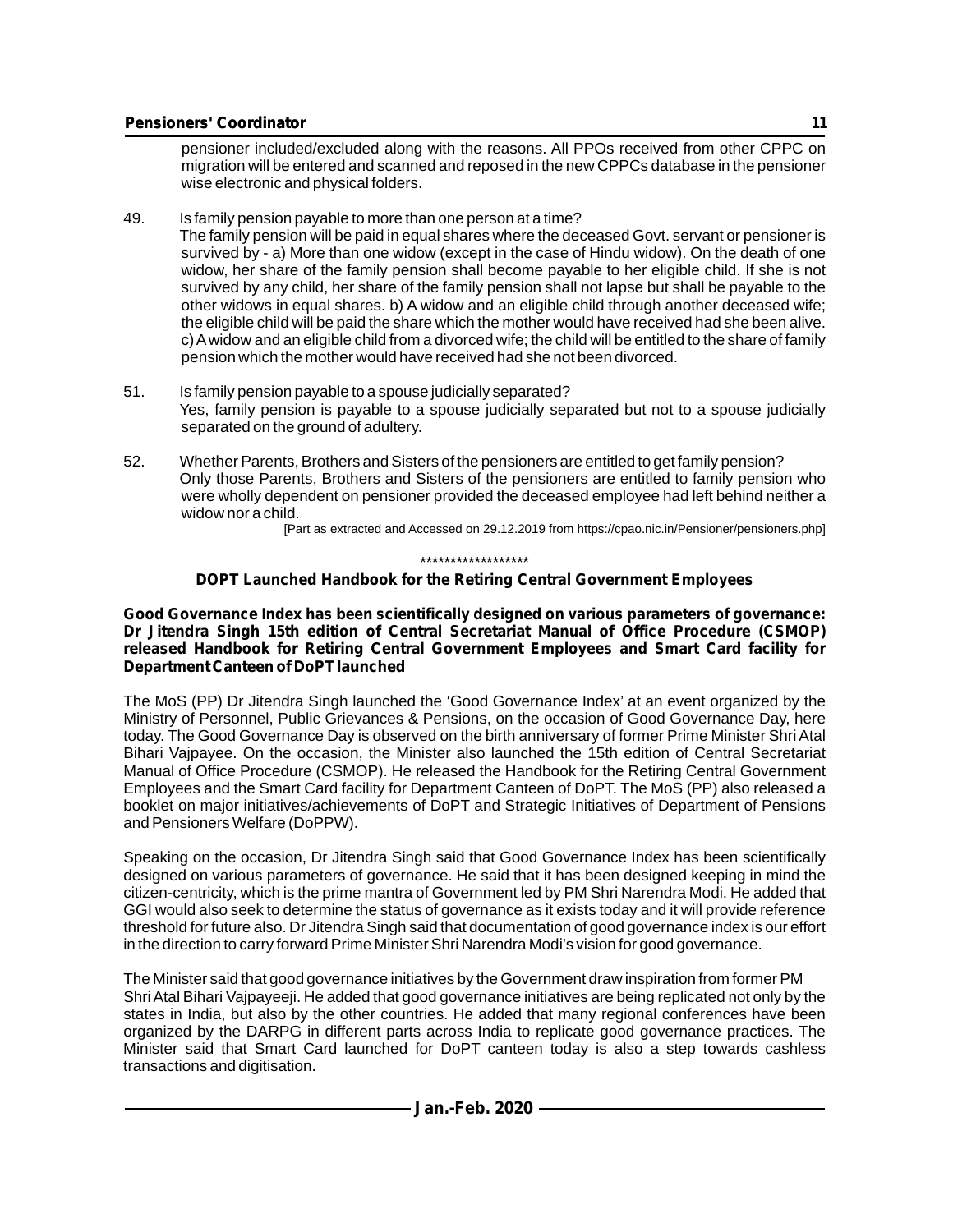Addressing on the occasion, Secretary, DoPT & DARPG, Dr. C. Chandramouli said that these measures reflect that the Ministry is equipping the employees to understand how to use digital platforms in functioning. He added that Government is also committed to the welfare of its ex-employees and it is taken care by the Department of Pension and Pensioners Welfare.

The Additional Secretary, DARPG, Shri V. Srinivas said that the GGI has been developed for the first time by the Government. He said that CSMOP launched today reflects the Ministry's commitment towards digitization and to shift towards Digital Secretariat. He also mentioned about good governance initiatives for replication such as Shillong Declaration, Jammu Ghoshna, Sahyog Sankalp and Nagpur Resolution, among others.

The EO & AS (DoPT) Shri P. K. Tripathi, Secretary (Legislative Department) Shri G. Narayana Raju, Secretary (Post), Shri Pradipta Kumar Bisoi, AS (DoNER) Shri Indewar Pandey and senior officers were also present on the occasion.

The Good Governance Index is a uniform tool across States to assess the Status of Governance and impact of various interventions taken up by the State Government and UTs. The objectives of GGI are to provide quantifiable data to compare the state of governance in all states and UTs, enable states and UTs to formulate and implement suitable strategies for improving governance and shift to result oriented approaches and administration. Various principles have been kept in mind while selecting the indicators, i.e. it should be easy to understand & calculate, citizen-centric & result driven, leading to improved results and applicable to all states and UTs, among others. Various consultation meetings were held with the stakeholders, including consultations with sector experts, ministries, states & UTs.

The GGI takes into consideration ten sectors: 1). Agriculture and Allied Sectors, 2). Commerce & Industries, 3). Human Resource Development, 4). Public Health, 5). Public Infrastructure & Utilities, 6). Economic Governance, 7). Social Welfare & Development, 8). Judicial & Public Security, 9). Environment and 10). Citizen-Centric Governance. These ten Governance Sectors are measured on total 50 indicators. Difference indicators are given different weightage under one Governance Sector to calculate the value. E.g. Under Agriculture & Allied Sector, there are 6 indicators with different weightage, namely: Growth rate of agriculture and allied sector (0.4), growth rate of food grains production (0.1), growth rate of horticulture produce (0.1), growth rate of milk production (0.1), growth rate of meat production (0.1) and crop insurance (0.2). The states and UTs are divided into three groups: a). Big States, b). North-East & Hill States and c). UTs. The states and UTs are ranked on all indicators separately, at the same time composite ranking is also calculated for these states and UTs under their respective groups based upon these indicators.

Central Secretariat Manual of Office Procedure (CSMOP): The 1st CSMOP was published in 1955 and has been updated from time to time. The last edition (14th edition) was published in 2015. To meet the requirements of digital environment, DARPG has brought out 15th edition of CSMOP which integrates conventional office practices with e-office. Presently, more than 90% ministries have adopted e-office and 14,56,739 files are running in about 84 Ministries/Departments through e-office. In total. 57 ministries/departments have achieved desired target of 80% and above in e-office. The draft CSMOP was circulated to all ministries/departments and their views were incorporated in it. The main features of the CSMOP, which enables the march towards the digital Secretariat, are as follows: Anew chapter on e-Office digitization framework that provides guidelines for scanning, entry and storage of data, provision of Virtual Private Network for officers of the rank of DS and above following scrutiny safeguards, provision for DSC to dealing officers and above rank officers, knowledge management provides the details regarding maintenance of Standing Guard Files, Standing Note, Induction Material etc, which helps in smooth disposal of work and decision making chapter provides list of various website and their links. The definitions have been categorised as Glossary and given at the end of CSMOP and the paragraphs are numbered chapter wise.

*The Department of Pension & Pensioners' Welfare has brought out a Handbook for Retiring Central Government Employee, including All India Service Officers, to make them, as well as their*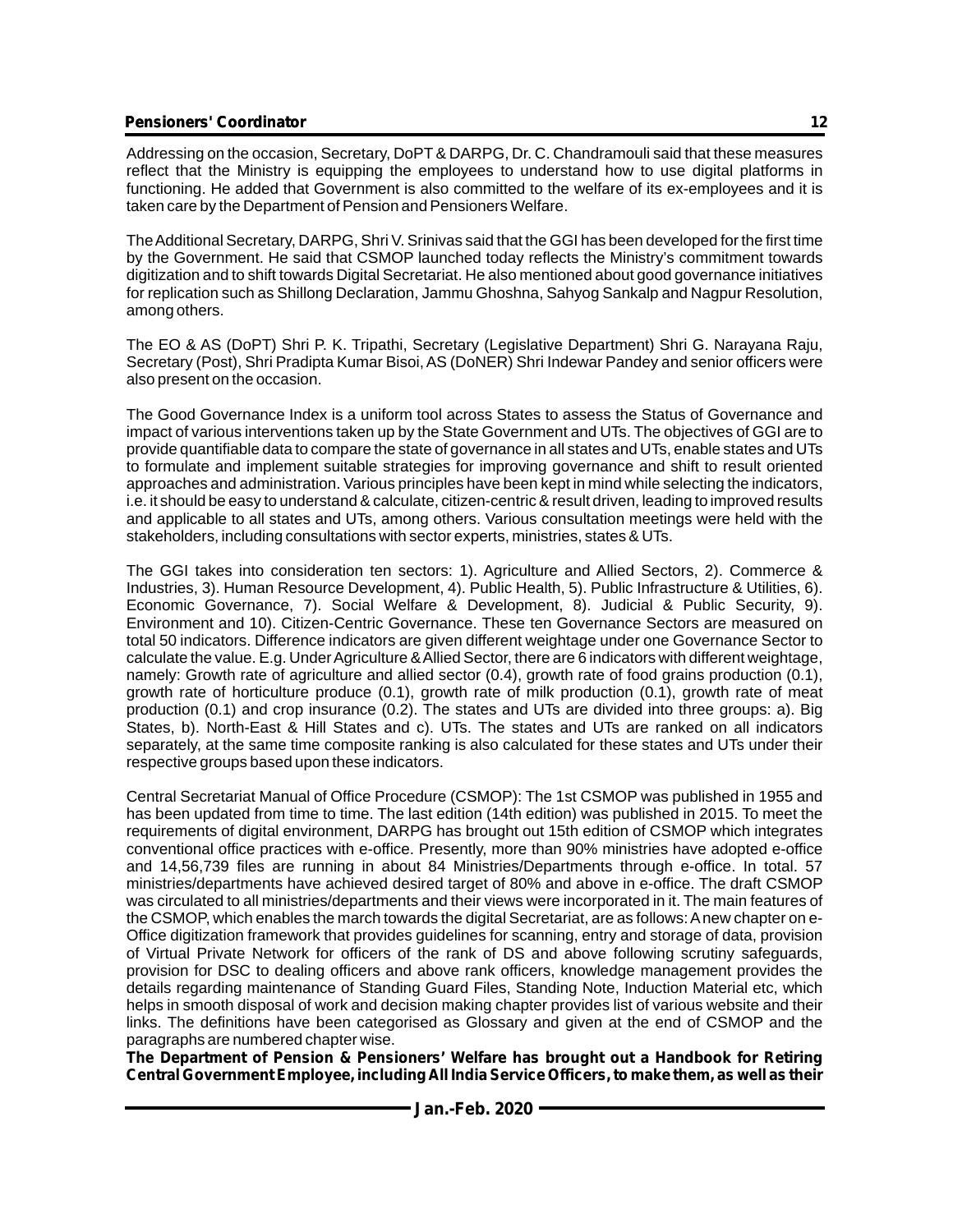*families, aware of their entitlements and various procedural formalities with respect to their retirement benefits. The Department has brought out a compendium on pension related orders*  issued during 2018-19 which contains important orders which inter-alia include:- Amendment of *Rule 38 of CCS (Pension) Rule to grant Invalid Pension to even those Government Employees who retire on medical ground with a qualifying service of less than 10 years, Revision of pension of pre-2006 pensioners who retired in 5th CPC scale of Rs.6500-10500, w.r.t. higher grade pay of Rs.4600/- (instead of Rs.4200/-) as applicable to serving employees, Grant of two family pensions to reemployed pensioners for two different spells of service – one under CCS (Pension) Rules and the other under EOPRules.*

Based on the Root Cause Analysis of grievances and as a step towards Good Governance, DoP&PW has planned certain initiatives to be acted upon during 2019-24. These initiatives include Review & Rationalization of Pension Rules, 1972, promotion of Digital Life Certificate, e-PPO and its integration with Digi Locker, Real-Time Monitoring of Family Pension of CAPF Martyrs. The Department has accordingly also brought out a brief booklet on these initiatives.

[Accessed form https://www.gconnect.in/news/handbook-retiring-central-government-employees.html}

### **DECEMBER 2019**

#### **HANDBOOK FOR RETIRING CENTRAL GOVERNMENT EMPLOYEES MAY BE ACCESSED FROM:**

https://pensionersportal.gov.in/Document/Handbook\_for\_retiring\_central\_government\_employees.pdf

\*\*\*\*\*\*\*\*\*\*\*\*\*\*\*\*\*\*\*\*

### **CGHS medical facilities reimbursement to Central Government pensioners**

CGDA, Ulan Batar Road, Palam, Delhi Cantt.-110010

(Ph.011-25665714, 25665560/ Fax-011-25674806/ Email: admin14.cgda@nic.in)

#### **IMPORTANT CIRCULAR**

No. AN/XIV/19015/ Govt. Orders/TA/DA/LTC/ Medical Dated: 29/11/2019 To, All PCsDA/ CsDA/ PCA(Fys.)

(Through website)

#### **Subject: Reimbursement of medical claims to Pensioners under CS (MA) Rules 1944 – guidelines issued by Ministry of Health & Family**

Ministry of Health and Family Welfare vide its OM No. S.14025/23/2013-MS.EHSS dated 29th September 2016 has clarified that CS (MA) Rules 1944 are not applicable to pensioners till date. The Ministry has issued the following guidelines for medical facilities to Central Government pensioners: **a) Pensioners residing in CGHS covered areas:**

- 1. They can get themselves registered in CGHS dispensary after making requisite contribution and can avail both OPD and IPD facilities.
- 2. Pensioners residing in CGHS areas cannot opt out of CGHS and avail any other medical facility (i.e. Fixed Medical Allowance). Such pensioners, if they do not choose to avail CGHS facility by depositing the required contributions, cannot be granted Fixed Medical allowance in lieu of CGHS.

#### **b) Pensioners residing in non-CGHS areas:**

- 1. They can avail Fixed Medical Allowance (FMA) © Rs. 500/- per month revised to Rs. 10001- from 01.07.2017.
- 2. They can also avail benefits of CGHS (OPD and IPD) by registering themselves in the nearest CGHS city after making the required subscription.
- 3. They also have the option to avail FMA, for OPD treatment and CGHS for IPD treatments after making the required subscriptions as per CGHS guidelines.

All retired/ retiring Officers/ Staff of the Defence Accounts Department may please be advised to adhere to the above provisions and subscribe to CGHS facility by depositing the required contributions for availing medical facilities after retirement.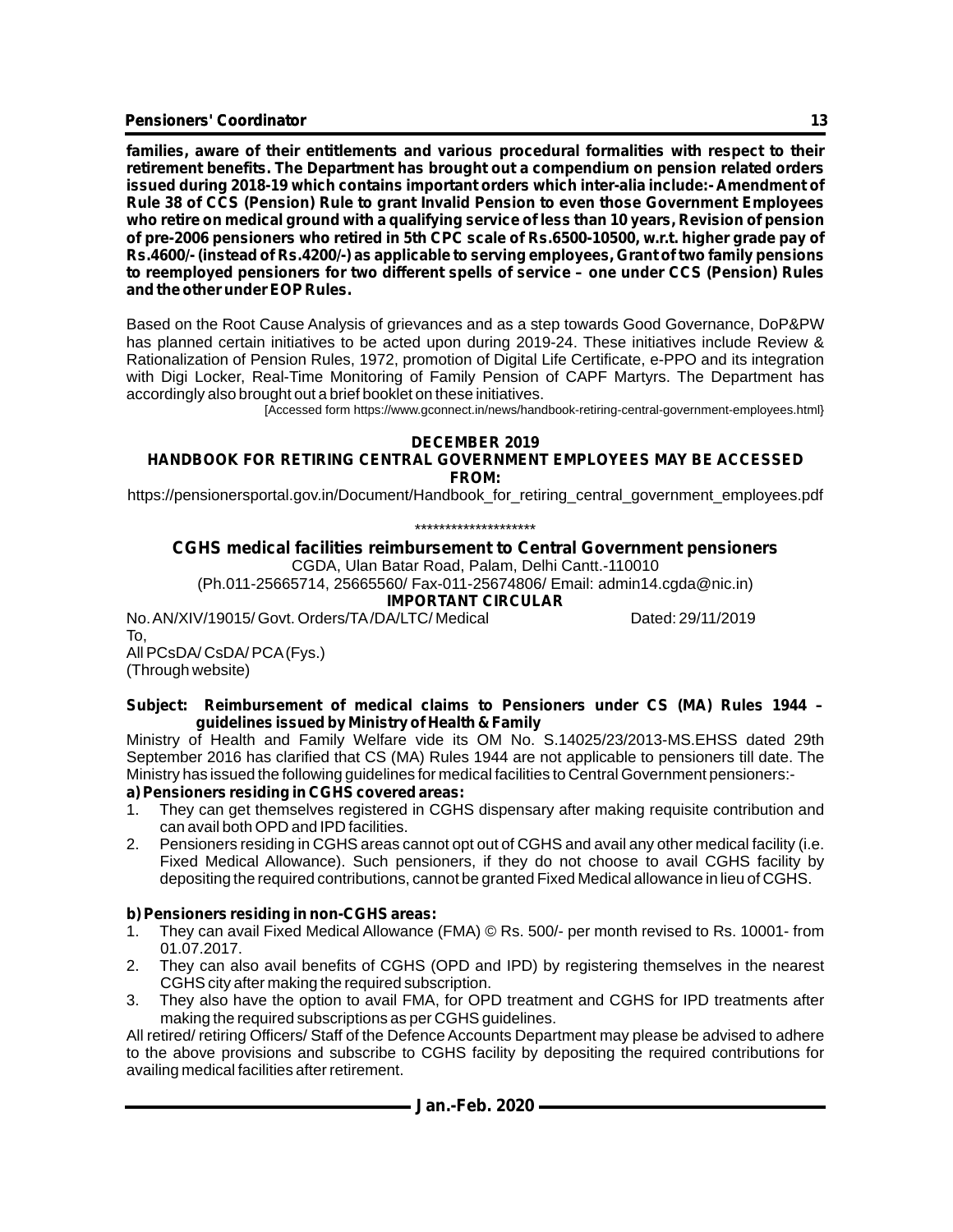This issues with the approval of Sr. Jt. CGDA(AN).

(Rajeev Ranjan Kumar) Dy. CGDA (AN)

[Accessed on 16.01.2020 from https://www.centralgovernmentnews.com/cghs-medical-facilities-reimbursement-to-centralgovernment-pensioners/] \*\*\*\*\*\*\*\*\*\*\*\*\*

#### **CGHS Clarification regarding issue of Medicines prescribed by Specialists beyond the period for which the medicines had been advised Government of India**

#### **Ministry of Health and Family Welfare Department of Health & Family Welfare EHS Section**

No: Z.15025/23/2018/ DIR/CGHS

Nirman Bhawan, New Delhi 110 11 Dated the 17th June, 2019

#### **OFFICE MEMORANDUM**

#### **Subject: - Clarification regarding issue of Medicines prescribed by Specialists beyond the period for which the medicines had been advised**

With reference to the above subject the undersigned is directed to state draw attention to the OM Z.15025/33/ 2018/DIR/CGHS dated the 1st May 2018 and to clarify that:

- i. In Chronic cases where diagnosis has been made and line of treatment has been decided by the Specialist of CGHS/Govt. /empanelled hospital, there is no need to refer the patients just for extension of validity period of prescription. The prescriptions in such cases may be repeated by the concerned doctor of CGHS Wellness Centre.
- ii. Only in such cases, wherein there is a need for modification of the diagnosis and/or modification of the line of treatment, beneficiaries should be referred to the concerned specialist.
- iii. However, in case of specific anti-cancer and other immune-suppressant drugs, medicines may be issued only for such periods as advised by the concerned specialists.

These orders are in supersession of all the earlier orders on the subject

Sd/- (Dr. Atul Prakash) Director, CGHS [Accessed on 16.01.2020 from https://cghs.gov.in/showfile.php?lid=5419]

#### \*\*\*\*\*\*\*\*\*\*\*\*\*\*\*\* **No. 4112112000-P&PW(D) Government of India Ministry of Personnel, Public Grievances & Pensions Department of Pension and Pensioners' Welfare**

**3rd Floor, Lok Nayak Bhawan Khan Market, New Delhi Dated the 19th Feb, 2019**

#### **OFFICE MEMORANDUM**

#### **Sub: Issue of Pensioners' Identity Card to Pensioners- Revised Format.**

The undersigned is directed to refer to this Department's OM of even no. dated 12.08.2015 and to say that the instructions related to the issue of Pensioners' Identity Card to Pensioners were issued by this Department. In para 2 of the OM dated 12.08.2015, it is mentioned that Pensioners' ID Card shall include the Aadhaar No. of the pensioners, if available. Accordingly, a format for the pensioners' Identity Card was also issued.

2. The matter has been reconsidered. It has been decided that henceforth, the Pensioners' Identity Card may be issued to the pensioners in the revised format (copy enclosed).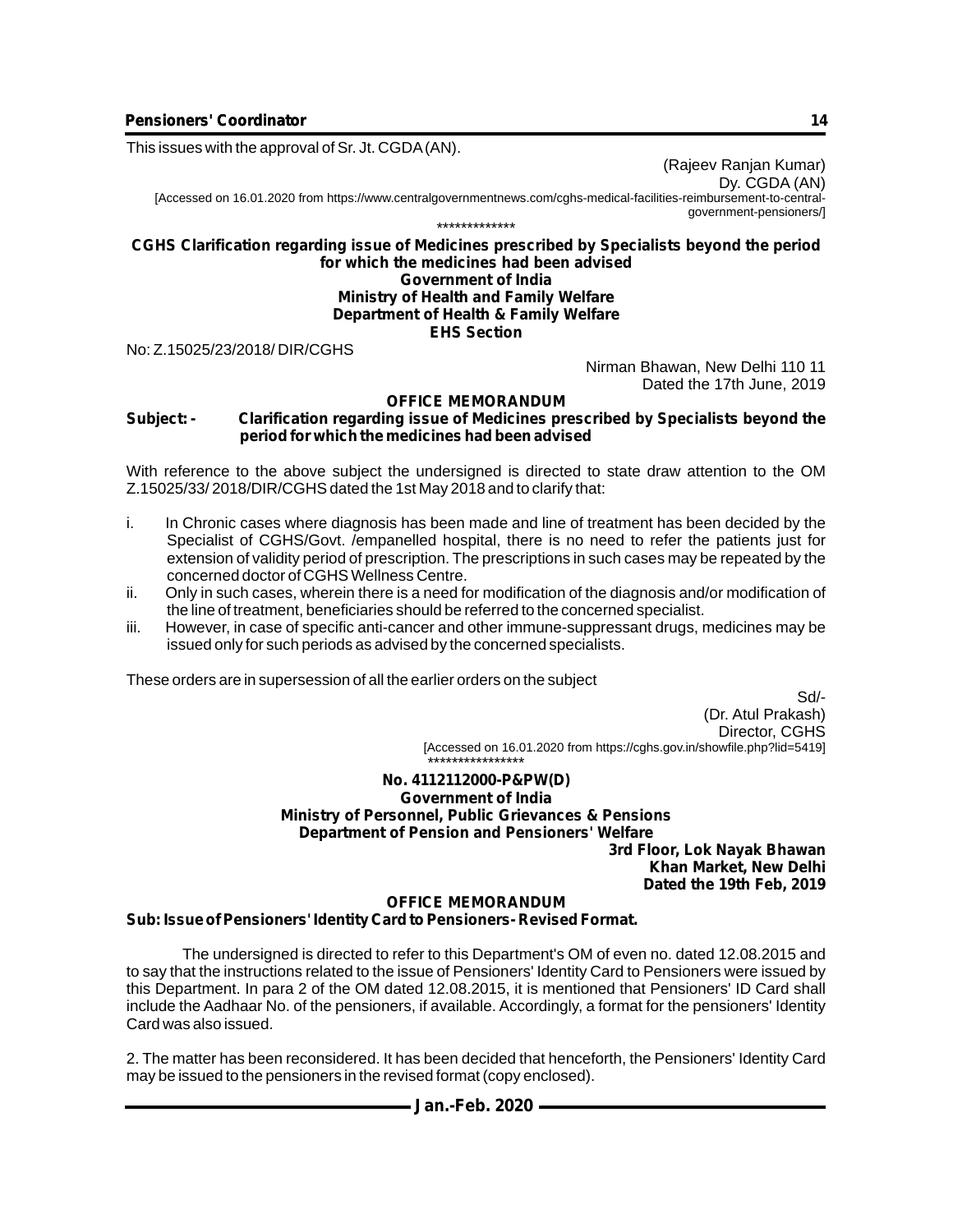#### Encl: as above.

 Sd/- (Charanjit Taneja) Under Secretary to the Govt. of India

To

All Ministries/Departments of Government of India **Revised Format for Pensioners' Identity Card for persons retiring under Central Civil Services (Pension) Rules 1972 (or other corresponding rule)**

> (FRONT) PENSIONER'S IDENTITY CARD GOVERNMENT OF INDIA MINISTRY OF ……………

Space for Photograph No.<br>Name: Name: Res

Res. Address: Telephone/Mobile No.: Blood Group:

Signature of Card Holder

| Signature of      |
|-------------------|
| Issuing Authority |
| with seal         |

#### **(REVERSE)**

Date of Birth: Date of Superannuation/retirement: Pay-scale on retirement: Post held on retirement: Last Pay: PPO No. and date: Any Other Information:

#### **Revised Format for Pensioners' Identity Card for persons retiring under Central Civil Services (Pension) Rules 1972 (or other corresponding rule)**

(FRONT) PENSIONER'S IDENTITY CARD GOVERNMENT OF INDIA MINISTRY OF ……………

| Space for  |     |
|------------|-----|
| Photograph | No. |

**Jan.-Feb. 2020** Name: Res. Address: Telephone/Mobile No.: Blood Group: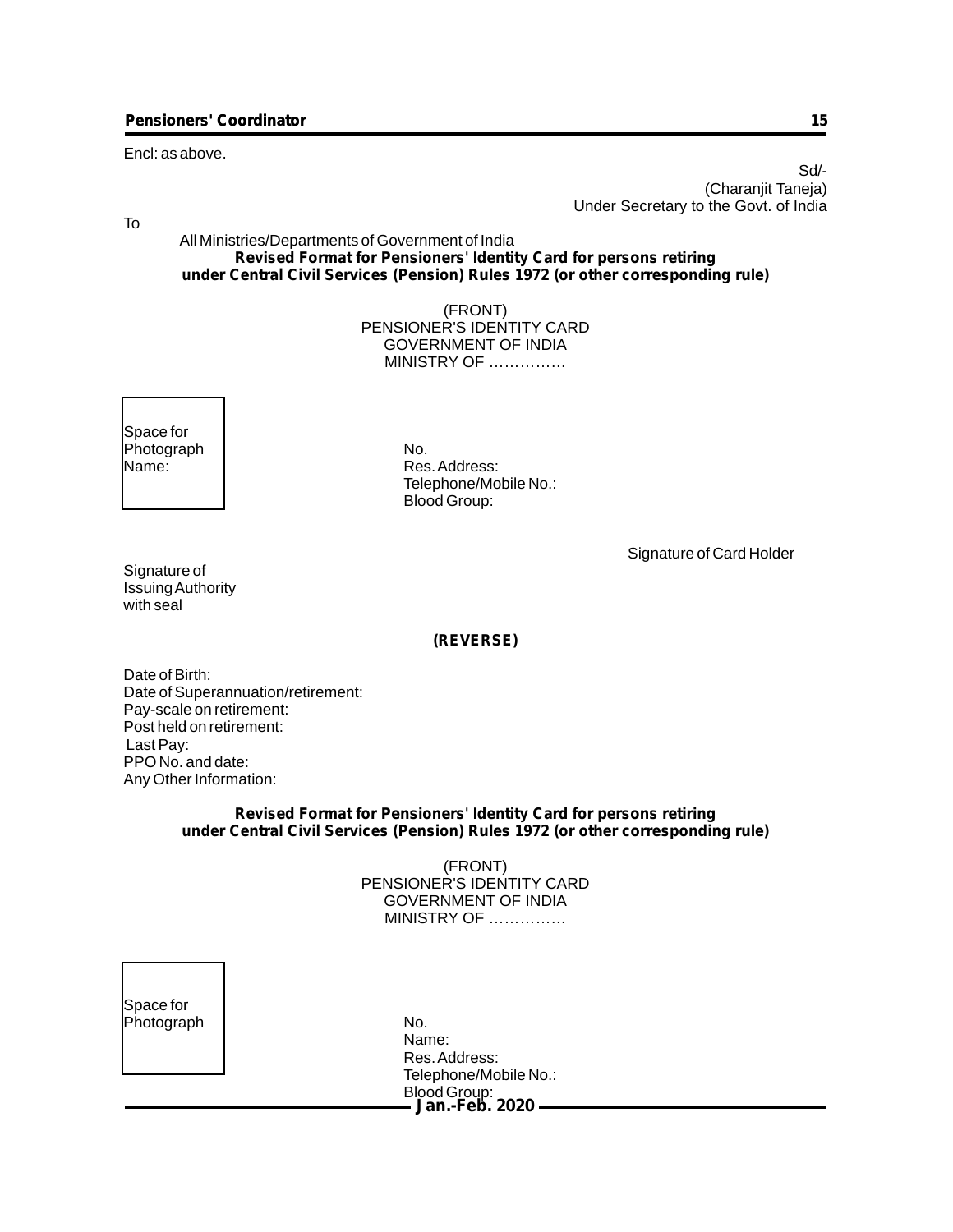Signature of Issuing Authority with seal

#### **(REVERSE)**

Date of Birth: Date of Superannuation/retirement: Pay-scale on retirement: Post held on retirement: Last Pay: PRAN Number: Any Other Information:

[Accessed on 04.02.2020 form http://documents.doptcirculars.nic.in/D3/D03ppw/41\_21\_2000\_PPW\_D6ot43.pdf]

\*\*\*\*\*\*\*\*\*\*\*\*\*\*\*\*

**Eligibility of Permanently Disabled Son of a CGHS Beneficiary to avail CGHS facility File No. No. 4-24/96-C and P/CGHS No. 4-24/96-C&P/CGHS (P)/EHS Government of India Ministry of Health & Family Welfare Department of Health & Family Welfare EHS Section**

> Nirman Bhawan, New-Delhi Dated the 1st January 2020

#### \*\*\*\*\*

#### **OFFICE MEMORANDUM**

### **Subject: Eligibility of Permanently Disabled Son of a CGHS Beneficiary to avail CGHS facility.**

In terms of the Office Memorandum of even number dated 07.05.2018, unmarried permanently disabled and financially dependent sons of CGHS beneficiary suffering 40% or more of one or more disabilities as specified in the O.M. will continue to avail CGHS facility even after attaining the age of 25 years. However, the son above the age of 25 years, in cases where disability has occurred after attaining the age of 25 years, is at present not considered as dependent for availing medical facilities under CGHS as per extant policy.

2. The matter has been engaging the attention of this Ministry for quite some past. It has now been decided that such son(s) above 25 years, in cases where the disability has occurred after attaining the age of 25 years can be considered as dependent for availing medical facilities under CGHS, subject to fulfillment of all other conditions as mentioned in the O.M. dated 07.05.2018.

3. This issues with the approval of Competent Authority.

 Sd/- (Rajeev Attri) Under Secretary to the Govt. of India Tel: 011-2306 1883

To

1. All Ministries/Departments, Government of India

2. PPS to Secretary (H&FW)/Secretary (AYUSH)/Secretary (HR)/ Ministry of Health & Family Welfare

3. PPS to DGHS/AS&DG (CGHS)/AS&FA/AS&MD, NRHM/AS (H) MoHFW, New Delhi.

[Accessed on 08.02.2020 from file:///C:/Users/HP/Downloads/Eligibility%20of%20disabled%20sons%20for%20CGHS%20cover-%20JAN,20.pdf] \*\*\*\*\*\*\*\*\*\*\*\*\*\*\*\*

#### **GOVERNMENT OF INDIA MINISTRY OF HEALTH AND FAMILY WELFARE**

Signature of Card Holder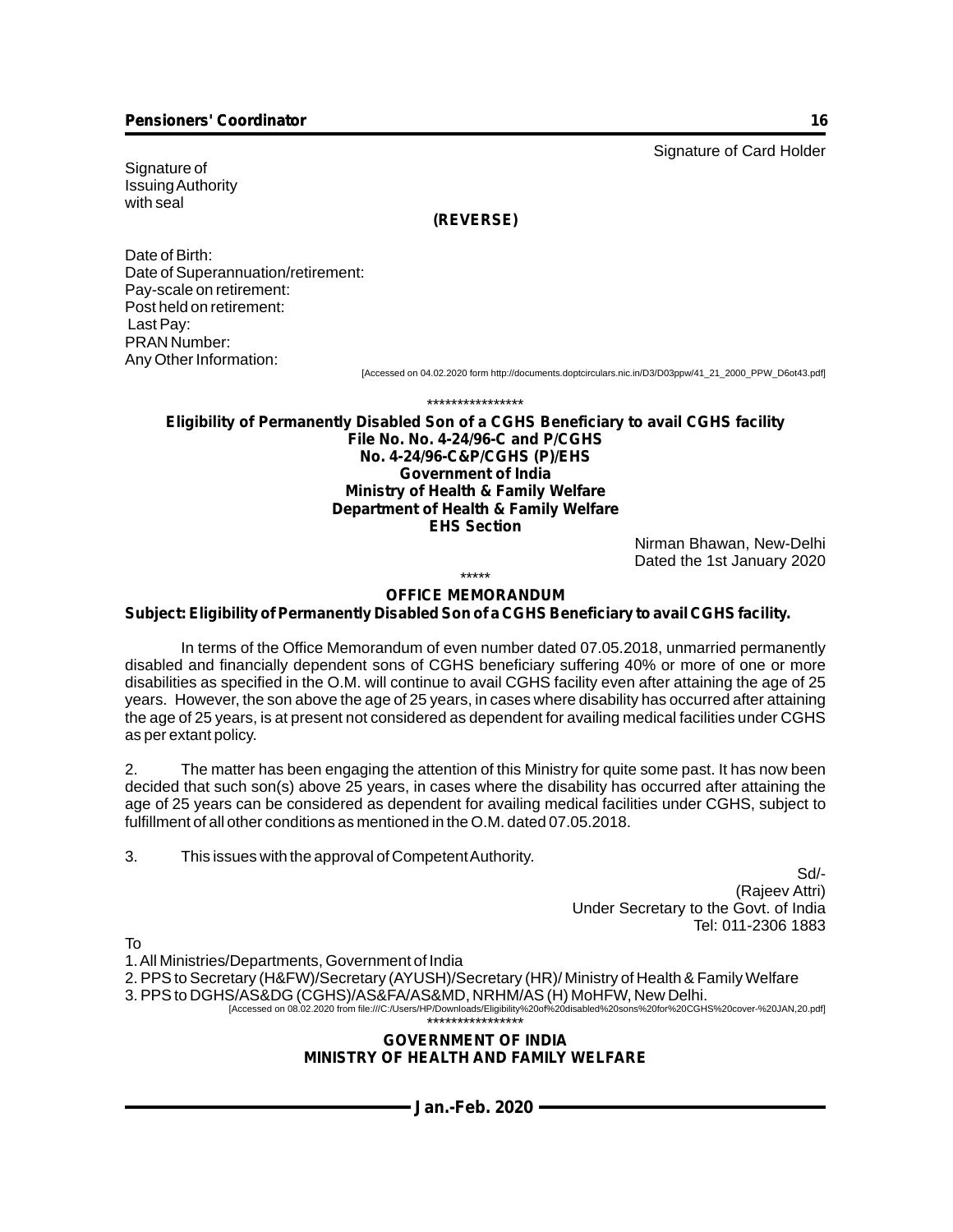### **CGHS Centre No 1, Sector 45 Chandigarh**

No/CMO/CGHS WC-1/Advisory committee/Minutes/3119 Dt-08-02-2020 **Minutes of the Meeting of Advisory committee held on 08-02-2020 in CGHS Wellness centre No. 1 Sector 45 Chandigarh.**

The meeting of CGHS Advisory Committee was held at 9.30 am on 08-02-2020 and was presided over by Dr. (Mrs) Sunita Chaudhary, senior CMO (SAG) I/C C.G.H.S Wellness centre, Sector 45, Chandigarh and attended by following members-:

- 5. Sh. M.L. PANGHOTRA, IA&AD Pensioners welfare Association Chandigarh(Mob. 9217912203)
- 6. Sh JASPALSINGH, President DAPWAChandigarh (Mob. 9815226310)
- 7. Sh. MS Toor , Comdtt. P.M.F Retd. CGPW Society (Mob. 9876111633)
- 8. Sh. Vineet Goyal, Rep. Jai Ambika Medicos, ALC, SCO 361, Sector 32 Chandigarh(Mob.9988637709)

#### **Welcome Address :**

Dr.(Mrs.) Sunita Chaudhary, , senior CMO (SAG) in-charge CGHS Wellness Centre No. 1 welcomed the members of the Advisory committee.

#### **Amenities to beneficiaries ;**

No proposal for offering of alternative premises to CGHS has been received from the Chandigarh administration.

#### **MRC Status/ Pendency of claims :**

The bills of MRC has been cleared up to January 2020, but the payment has been made up to January 2019

#### **Performance of Local Chemist :**

Sh. Vineet Goyal Representative of Jai Ambica Medicos said in the Advisory Committee meeting that his some bills are still outstanding for payment by CGHS which makes it difficult to supply the medicines smoothly. The CMO I/C said the payment of bill does not come under her domain. So, She advised to approach the Additional Director CGHS for this point.

#### **Availability of Drugs in Wellness Centre :**

As per records there are 215 Generic items and 06 proprietary items available in Wellness Centre.

#### **Staff Punctuality & Behavior :**

The conduct and behavior of the staff of the wellness centre has been good. They are courteous and helpful to the senior/ aged CGHS beneficiaries.

#### **Cleanliness & Maintenance of Wellness Centre :**

Under the prevailing circumstances, the upkeep of the premises is appreciable.

#### **Suggestion/ Grievance Redressal :**

The suggestion/complaint box was opened by Sh. M.L Panghotra and was found empty. However, Sh. Jaspal Singh member advisory committee told that some beneficiaries are complaining against Fortis hospital, Mohali for not entertaining the patients of Neuro, Arthritis and skin disease for cashless treatment. The CMO in this regard informed that these treatments are not covered under CGHS contract for cashless treatment.

The meeting ended with the vote of thanks.

Dr. (Mrs.) Sunita Chaudhary Senior CMO (SAG) I/C CGHS Wellness Centre No. 1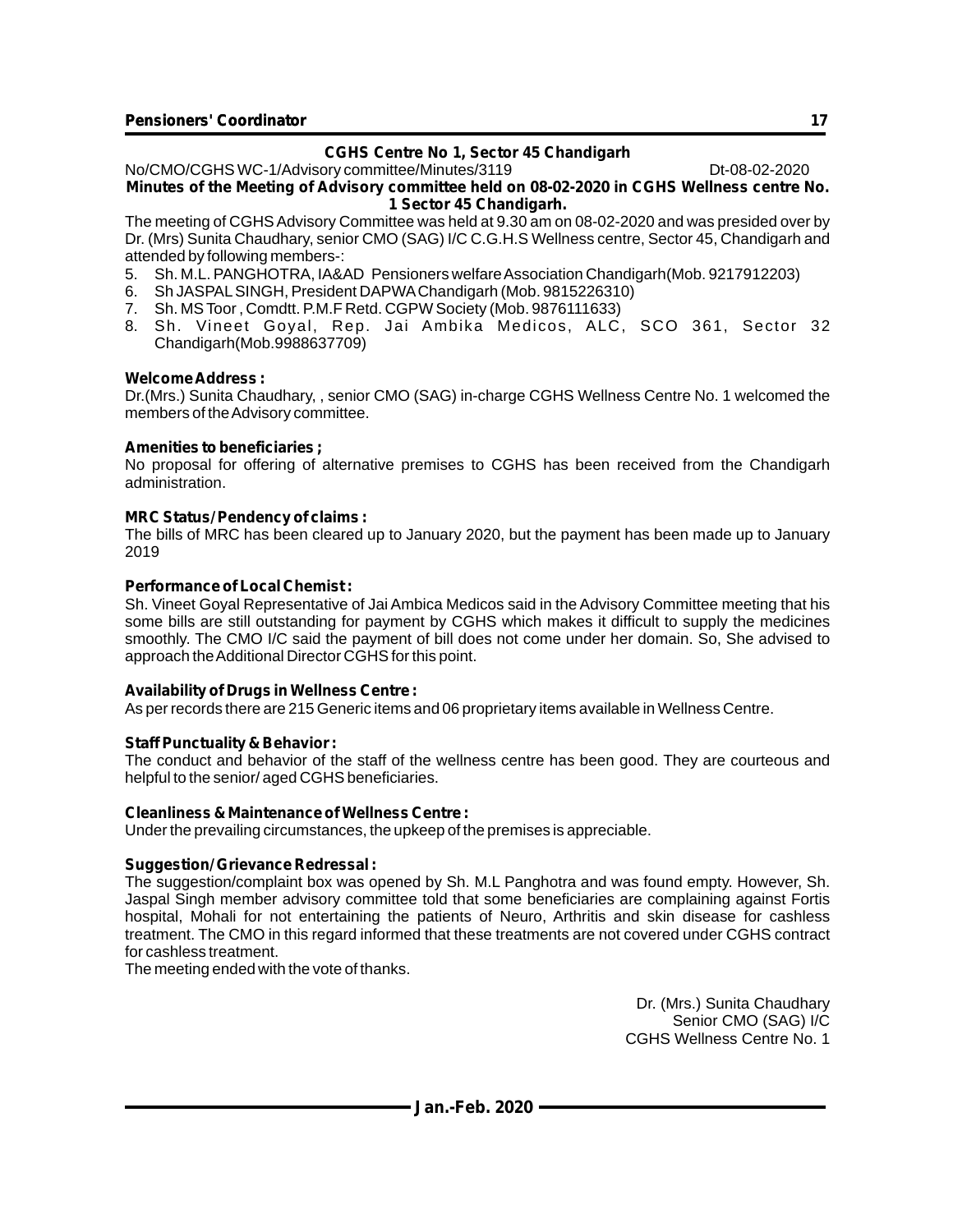Sector, 45 Chandigarh. Copy to-: 3. Addl. Director CGHS Sector 9 Chandigarh.<br>4. All the committee members. All the committee members. \*\*\*\*\*\*\*\*\*\*\*\*\*\*\*\* **CGHS CARD ONLINE PAYMENT – BHARATKOSH** ?Open the web browser and write the URLhttp://bharatkosh.gov.in and click enter. Click Quick Payment • In Ministry/Department select 017-HEALTH and FAMILY WELFARE In Purpose select CGHS contribution (Pensioners) Click Next Payment Purpose page opens. On this page already selected (no need to select) are: Depositor's Category **Individual**<br>
Purpose CGHS cor Purpose **CGHS contribution (Pensioners)**<br>Ministry **CGHS CONTRAINEY WELFARE** Ministry HEALTH and FAMILYWELFARE 021001103000000 CONTRIBUTIONS FOR CENTRAL GOVERNMENT HEALTH SCHEME Pay & Accounts Office (PAO) 021186 - PAO (NICD), Delhi<br>Drawing & Disbursing Office (DDO) select 208148, Joint Direct • Drawing & Disbursing Office (DDO) select 208148, Joint Director CGHS Chandigarh<br>
Fill the required amount • Amount Fill the required amount<br>• Remarks Fill any remarks if required amount • Remarks Fill any remarks if required<br>• Click by a set of the Add Click Add • On next page click  $\begin{array}{ccc} \bullet & \bullet & \bullet \\ \bullet & \bullet & \bullet & \end{array}$  Next  $\begin{array}{ccc} \bullet & \bullet & \bullet & \bullet \\ \bullet & \bullet & \bullet & \end{array}$  Fill All Mandatory fields • On next page fill Depositors details • Select online payment option? Click Next Check Confirm info details and save • Click Confirm button<br>• Select Confirm button Cateville Confirm button Cateville Confirm button Cateville Confirm button Cateville Payment Gateway and select Net banking Debit Card/Credit Card/UPI Select name of the Bank • In Ministry,<br>• In Purpose<br>• Click Next<br>• Payment F • Drawing &<br>• Amount<br>• Remarks<br>• Click<br>• On next pa<br>• Select onlick<br>• Click<br>• Click<br>• Click Pay F<br>• Click Pay F<br>• Click Pay F<br>• Lick Pay F<br>• User can don "Track Yo<br>• User will als<br>• User will als<br>• User will als<br>• Transact

Click Pay Button

If payment is successfully received by the bank, user will be redirected back to NTRP portal at the Success page

User can download his GAR 6 (Receipt) & GAR 7 (Challan) from this Success Page. User can also click on "Track Your Payment" button to track the status of his/her payment.

User will also receive an SMS, at the mobile no. provided by him/her at the Depositor details page. SMS will inform users to download his/her Transaction Receipt GAR 6 (Receipt) & GAR 7 (Challan) from NTPR portal.

Transaction Receipt GAR 6 (Receipt) & GAR 7 (Challan) should be submitted along with the application for renewal/issue of fresh CGHS Card.

Henceforth DD Payment not accepted

[Accessed from file:///C:/Users/HP/Downloads/Bharatkosh%20Payments%20(1).pdf]

\*\*\*\*\*\*\*\*\*\*\*\*\*\*\*\* **CIRCULAR NO. 4/2020 F.No. 275/192/2019-IT(B) Government of India Ministry of Finance Department of Revenue Central Board of Direct Taxes** \*\*\*\*\*\*

North Block, New Delhi Dated the 16 January, 2020

**SUBJECT: INCOME-TAX DEDUCTION FROM SALARIES DURING THE FINANCIAL YEAR 2019-20 UNDER SECTION 192 OF THE INCOME-TAX ACT, 1961.**

Jan.-F<sup>\*\*\*\*\*</sup> 2020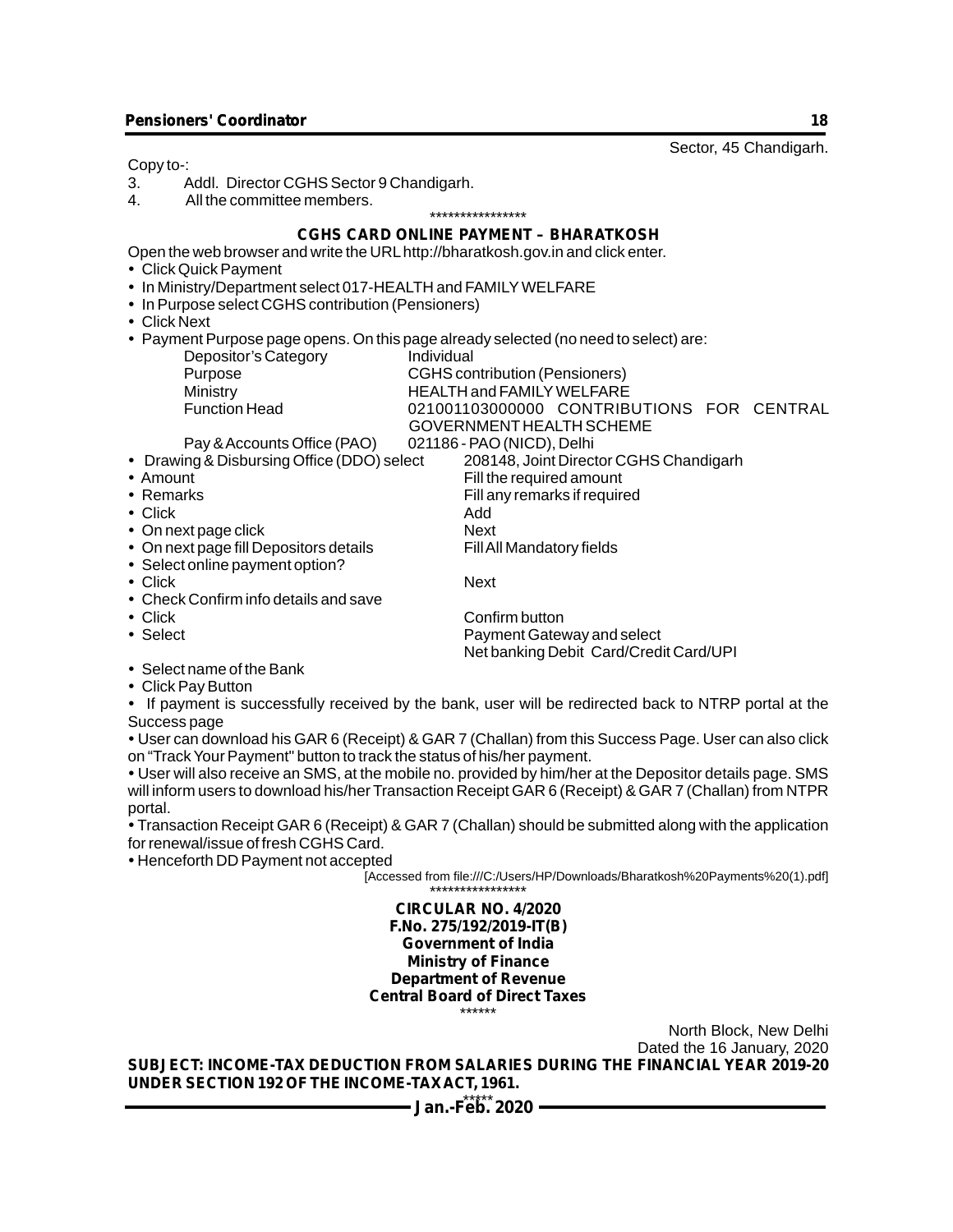Reference is invited to Circular No. 1/2019 dated 01.01.2019 whereby the rates of deduction of incometax from the payment of income under the head "Salaries" under Section 192 of the Income-tax Act, 1961 (hereinafter 'the Act'), during the financial year 2018-19, were intimated. The present Circular contains the rates of deduction of income-tax from the payment of income chargeable under the head "Salaries" during the financial year 2019-20 and explains certain related provisions of the Act and Income-tax Rules, 1962 (hereinafter the Rules). The relevant Acts, Rules, Forms and Notifications are available at the website of the Income Tax Department- www.incometaxindia.gov.in.

### **2. RATES OF INCOME-TAX AS PER FINANCE ACT, 2019:**

As per the Finance (No.2) Act, 2019, income-tax is required to be deducted under Section 192 of the Act from income chargeable under the head "Salaries" for the financial year 2019- 20 (i.e. Assessment Year 2020-21) at the following rates:

2.1 Rates of tax

A. Normal Rates of tax:

| S1<br>N <sub>0</sub> | <b>Total Income</b>                                                                            | Rate of tax                                                                                                |
|----------------------|------------------------------------------------------------------------------------------------|------------------------------------------------------------------------------------------------------------|
| 1                    | Where the total income does not exceed<br>$Rs. 2,50,000/-.$                                    | Nil                                                                                                        |
| 2                    | Where the total income exceeds Rs.<br>2,50,000/- but does not exceed Rs.<br>$5,00,000/$ -.     | 5 per cent of the amount by which the total<br>income exceeds Rs. 2,50,000/-                               |
| 3                    | Where the total income exceeds Rs.<br>$5,00,000/$ - but does not exceed Rs.<br>$10,00,000/$ -. | Rs. 12,500/- plus 20 per cent of the amount by<br>which the total income exceeds Rs. 5,00,000/-            |
| 4                    | Where the total income exceeds Rs.<br>$10,00,000/$ -.                                          | Rs. $1,12,500$ - plus 30 per cent of the amount<br>by which the total income exceeds Rs.<br>$10,00,000/$ - |

B. Rates of tax for every individual, being a resident in India, who is of the age of **sixty years or more but less than eighty years** at any time during the financial year:

| S1<br>N <sub>0</sub> | <b>Total Income</b>                                                                           | Rate of tax                                                                                                 |
|----------------------|-----------------------------------------------------------------------------------------------|-------------------------------------------------------------------------------------------------------------|
|                      | Where the total income does not exceed<br>$Rs. 3,00,000/$ -                                   | Nil.                                                                                                        |
| 2                    | Where the total income exceeds Rs.<br>3,00,000 but does not exceed Rs.<br>5,00,000/           | 5 per cent of the amount by which the total<br>income exceeds Rs. $3,00,000/$ -                             |
| 3                    | Where the total income exceeds Rs.<br>$5,00,000/$ - but does not exceed Rs.<br>$10,00,000/$ - | Rs. 10,000/- plus 20 per cent of the amount by<br>which the total income exceeds Rs. 5,00,000/-             |
| $\overline{4}$       | Where the total income exceeds Rs.<br>$10,00,000/$ -                                          | Rs. $1,10,000/$ - plus 30 per cent of the amount<br>by which the total income exceeds Rs.<br>$10,00,000/$ - |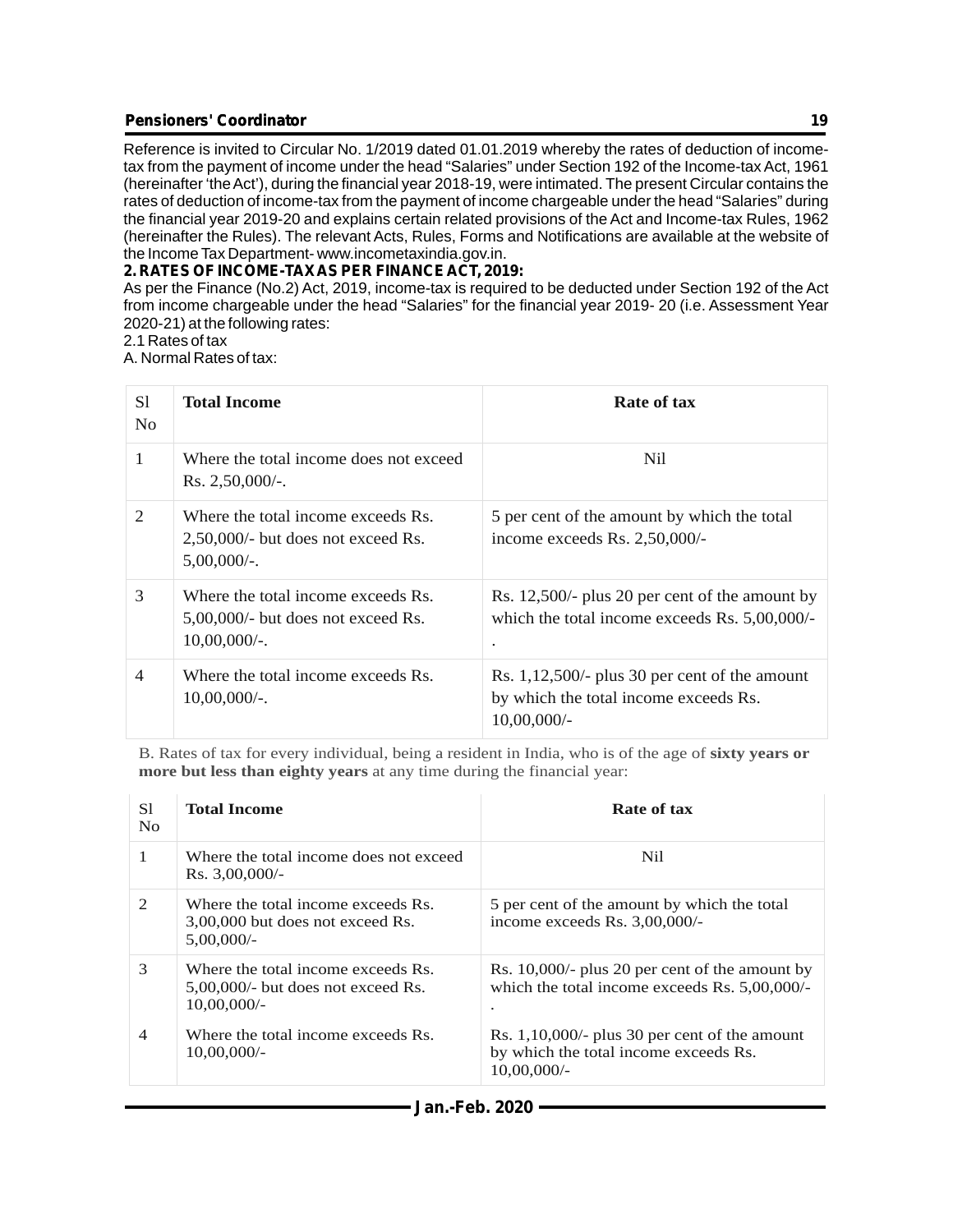C. In case of every individual, being a resident in India, who is of the age of **eighty years or more** at any time during the financial year:

| S <sub>1</sub><br>N <sub>0</sub> | <b>Total Income</b>                                                                      | Rate of tax                                                                                                 |
|----------------------------------|------------------------------------------------------------------------------------------|-------------------------------------------------------------------------------------------------------------|
|                                  | Where the total income does not exceed<br>$Rs. 5,00,000/$ -                              | Nil                                                                                                         |
| $\mathcal{D}_{\mathcal{L}}$      | Where the total income exceeds Rs.<br>5,00,000 but does not exceed Rs.<br>$10,00,000/$ - | 20 per cent of the amount by which the total<br>income exceeds Rs. 5,00,000/-                               |
| 4                                | Where the total income exceeds Rs.<br>$10,00,000/$ -                                     | Rs. $1,00,000/$ - plus 30 per cent of the amount<br>by which the total income exceeds Rs.<br>$10,00,000/$ - |

### **2.2. Surcharge on Income tax:**

The amount of income-tax computed in accordance with the preceding provisions of this Paragraph, or the provisions of section 111 Aor section 112 or section 112Aof the Income-tax Act, shall be increased by a surcharge for the purposes of the Union, calculated, in the case of every individual or Hindu undivided family or association of persons or body of individuals, whether incorporated or not, or every artificial juridical person referred to in sub-clause (vii) of clause (31) of section 2 of the Income-tax Act,—

[Accessed on 17-02-2020 from https://www.gconnect.in/personal-income-tax/income-tax-deduction-salaries-2019-20.html] \*\*\*\*\*\*\*\*\*\*\*\*\*\*\*\*\*

## **CGHS rates notification for inclusion of 15 new Investigations under CGHS – OM dated 14th**

**Jan, 2020** S-1101110912019/Addg.HQ/CGHS Government of India Ministry of Health and Family Welfare Department of Health & Family Welfare Directorate General of CGHS

> Nirman Bhawan, New Delhi Dated the 14th January,2020

### **Subject:-Notification of CGHS Rates for 15 Investigations under CGHS**

With reference to the above mentioned subject the undersigned is directed to draw attention to the Office memorandum No S.11045/36/2012-CGHS (HEC) dated 01.10.2014 vide which CGHS package rates for various treatment procedures and investigations were notified by the Government for Health Care Organizations (HCOs) empanelled under CGHS and to state that representations from various stake holders regarding non-availability of CGHS rates for some of the investigations have been received in this Ministry. The matter was reviewed and it is now decided to notify CGHS package rates for the following investigations and their inclusion in CGHS rate list as under: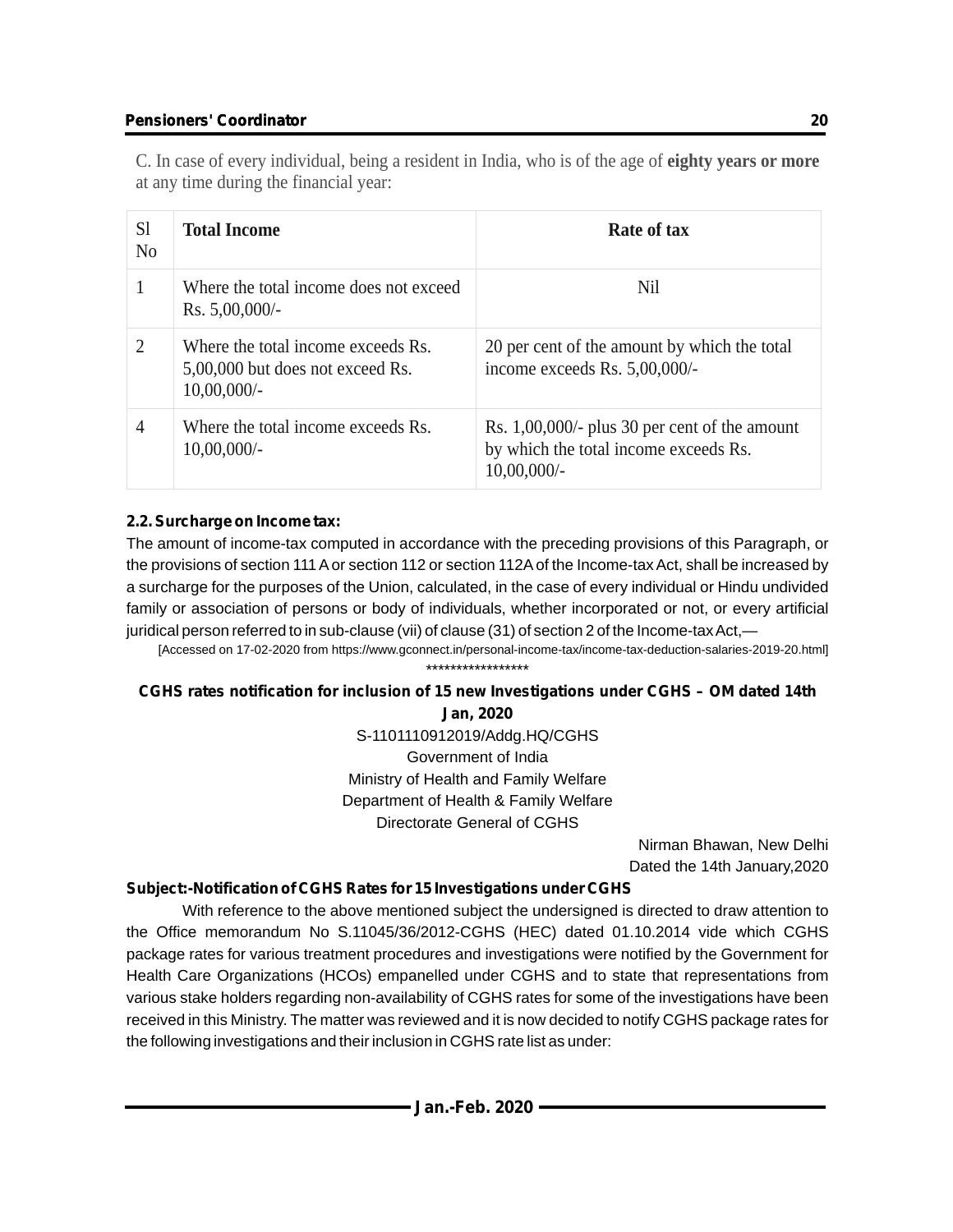| S.No.          | <b>Name of Unlisted</b><br><b>Investigations/Unlisted Implant</b> | <b>Recommended Rates (in Rupees)</b>                                                                                                                            |
|----------------|-------------------------------------------------------------------|-----------------------------------------------------------------------------------------------------------------------------------------------------------------|
| 1.             | Kappa Lambda Light Chains, Free,<br>Serum                         | $3500/-$                                                                                                                                                        |
| 2              | Serum IGE level                                                   | $300/-$                                                                                                                                                         |
| 3              | NT-Pro BNP                                                        | $1800/-$                                                                                                                                                        |
| $\overline{4}$ | <b>CECT</b> Chest                                                 | 2500/-including CD                                                                                                                                              |
| 5              | MRI-Prostate(Multi-parametric)                                    | 6000/-including CD                                                                                                                                              |
| 6              | <b>HCV RNA Quantitative</b>                                       | $1500/-$                                                                                                                                                        |
| 7              | Tarcolimus                                                        | 2300/-                                                                                                                                                          |
| 8              | Protein Creatinine Ratio, Urine                                   | $120/-$                                                                                                                                                         |
| 9              | Fibroscan Liver                                                   | $1000/-$                                                                                                                                                        |
| 10             | HLA B27(PCR)                                                      | $500/-$                                                                                                                                                         |
| 11             | <b>Montoux Test</b>                                               | $175/-$                                                                                                                                                         |
| 12             | Procalcitonin                                                     | $1800/-$                                                                                                                                                        |
| 13             | <b>TORCH Test</b>                                                 | 1120/                                                                                                                                                           |
| 14             | <b>Lntracoronary OCT (AllMS Rates)</b>                            | $65000/-+GST$                                                                                                                                                   |
| 15             | FFR Wire cost(AIIMS Rates)                                        | Wire as per AIIMS rates of 23500/-<br>+GST And procedure charges as per<br>existing CGHS rates of Rs 15000/-for<br>NABH and Rs.12750/-for Non NABH<br>hospitals |

2. The rates for investigations from S.No.1 to S.No.13 are for Non-NABL/Non-NABH accredited HCOs. The rates for NABL/NABH accredited HCOs shall be 15% more. The rates from S.No.14 &15 shall be common for both NABH-accredited/Non-NABH accredited HCOs.

3. These rates shall come in to force from the date of issue of the letter

4. This issues with concurrence of Integrated Finance Division of Ministry of Health & Family Welfare vide CD No 3495 dated: 13.01.2020.

Sd/- (Dr. Manoj Jain) Addl. DDG (HQ), CGHS

To

1 All Ministries I Departments of Government of India

**Reimbursement of medical claims to pensioners under CS (MA) Rules, 1944 as directed by various CAT / Courts – Ministry of Health and Family Welfare OM regarding Pensioners residing CGHS area and Non- CGHS area**

> **No. 5.14025/23/2013-MS.EHSS Ministry of Health and Family Welfare Department of Health and Family Welfare**

> > **Jan.-Feb. 2020**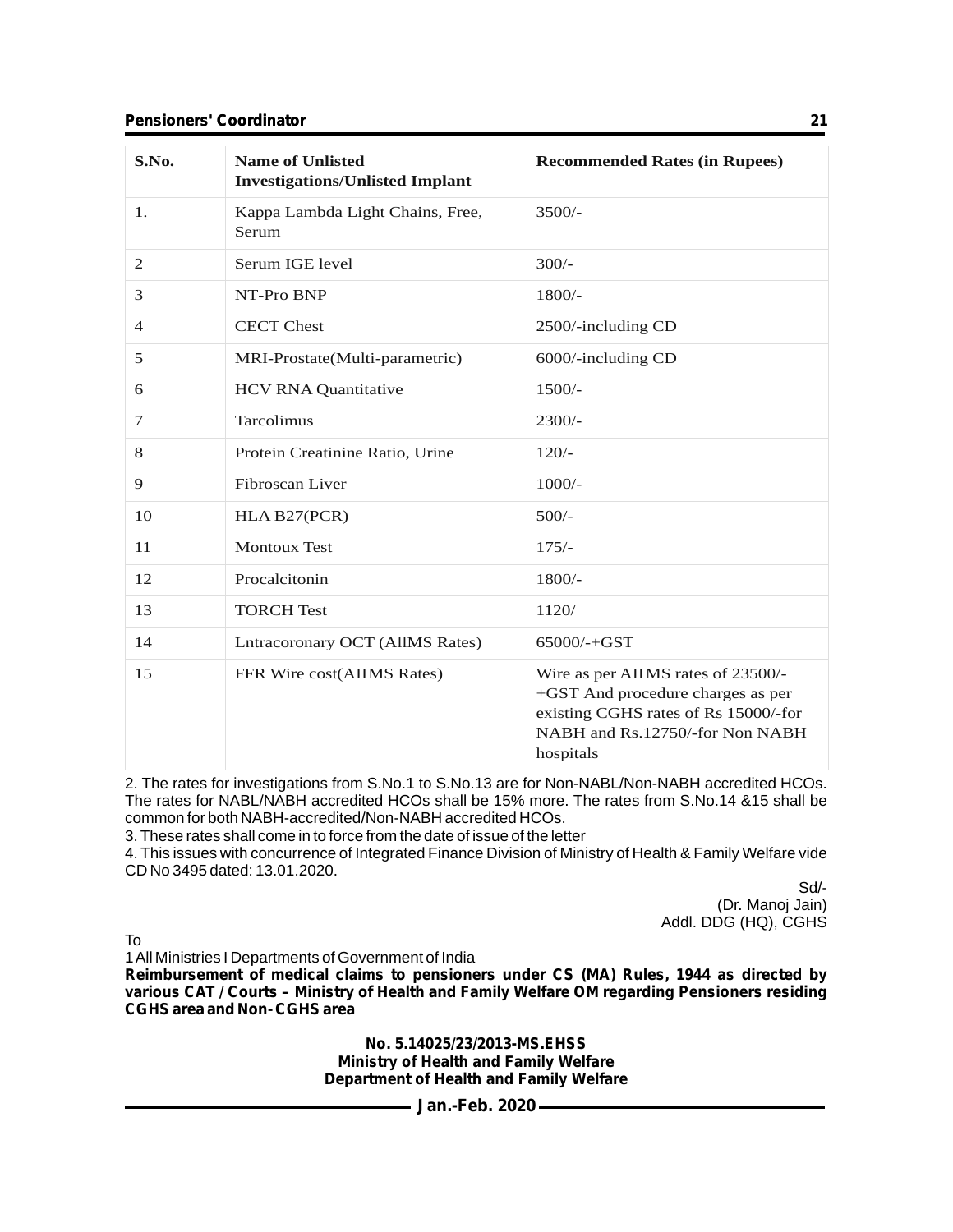Nirman Bhavan, New Delhi Dated the 29 September, 2016

#### **OFFICE MEMORANDUM**

#### **Sub:- Reimbursement of medical claims to pensioners under CS (MA) Rules, 1944 as directed by various CATS/Courts – Regarding.**

The undersigned is directed to state that various references are being received in Ministry of Health and Family Welfare on the above mentioned subject. it is hereby clarified that CS (MA) Rules, 1944 are not applicable to pensioners till date.

2. It is further informed that the following options to avail medical facilities are available to Central Government pensioners:

#### **a) Pensioners residing in CGHS covered areas:**

- 1) They can get themselves registered in CGHS dispensary after making requisite contribution and can avail both OPD and IPD facilities.
- 2). Pensioners residing in CGHS areas cannot opt out of CGHS and avail any other medical facility {i.e. Fixed Medical Allowance). Such pensioners, if they do not choose to avail CGHS facility by depositing the required contributions, cannot be granted Fixed Medical allowance in lieu of CGHS.

#### **b) Pensioners residing in non – CGHS areas:**

- 1). They can avail Fixed Medical Allowance (FMA) @ Rs.500/- per month
- 2) They can also avail benefits of CGHS- [OPD and IPD] by registering themselves in the nearest CGHS "city after" making the required subscription.
- 3) They also have the option to avail FMA, for OPD treatment and CG HS for IPD treatments after making the required subscriptions as per CGHS guidelines.

3. In view, of the above, reimbursement of medical claims to pensioners under CS (MA) Rules, 1944 as directed by various CATS/Courts, need not be referred to the Ministry of Health and Family Welfare. The respective Administrative Department/Ministry may take their own decision in this regard.

4. Further, all Departments/Ministries are requested to intimate their employees proceeding for retirement regarding the above options for medical facilities available to the Central Government pensioners.

5. This issues with the approval of competent authority.

Sd/-

(SUNIL KUMAR GUPTA) UNDER SECRETARY TO THE GOVT. OF INDIA [Accessed on 17/02/2020 from http://www.circular.gconnect.in/viewpdf?pdfpath=http://www.circular.gconnect.in/download/cghs/Medical-Reimbursement-topensioners-cgda-clarification-021219.pdf&anchor=]

\*\*\*\*\*\*\*\*\*\*\*\*\*\*

#### **General Provident Fund (GPF) and other similar funds interest at the rate of 7.9% w.e.f. 1st January, 2020 to 31st March, 2020 – Resolution**

(PUBLISHED IN PART I SECTION 1 OF GAZETTE OF INDIA) F.NO. 5(2)-B(PD)/2019 Government of India, Ministry of Finance Department of Economic Affairs

(Budget Division)

New Delhi, the 15th January, 2020

#### **RESOLUTION**

It is announced for general information that during the year 2019-2020, accumulations at the credit of subscribers to the General Provident Fund and other similar funds shall carry interest at the rate of 7.9% (Seven point nine percent) w.e.f. 1st January, 2020 to 31st March, 2020. This rate will be in force w.e.f. 1st January, 2020. The funds concerned are:

1. The General Provident Fund (Central Services).

- 2. The Contributory Provident Fund (India).
- 3. The All India Services Provident Fund.
- 4. The State Railway Provident Fund.

9. The General Provident Fund (Defence Services).

**Jan.-Feb. 2020**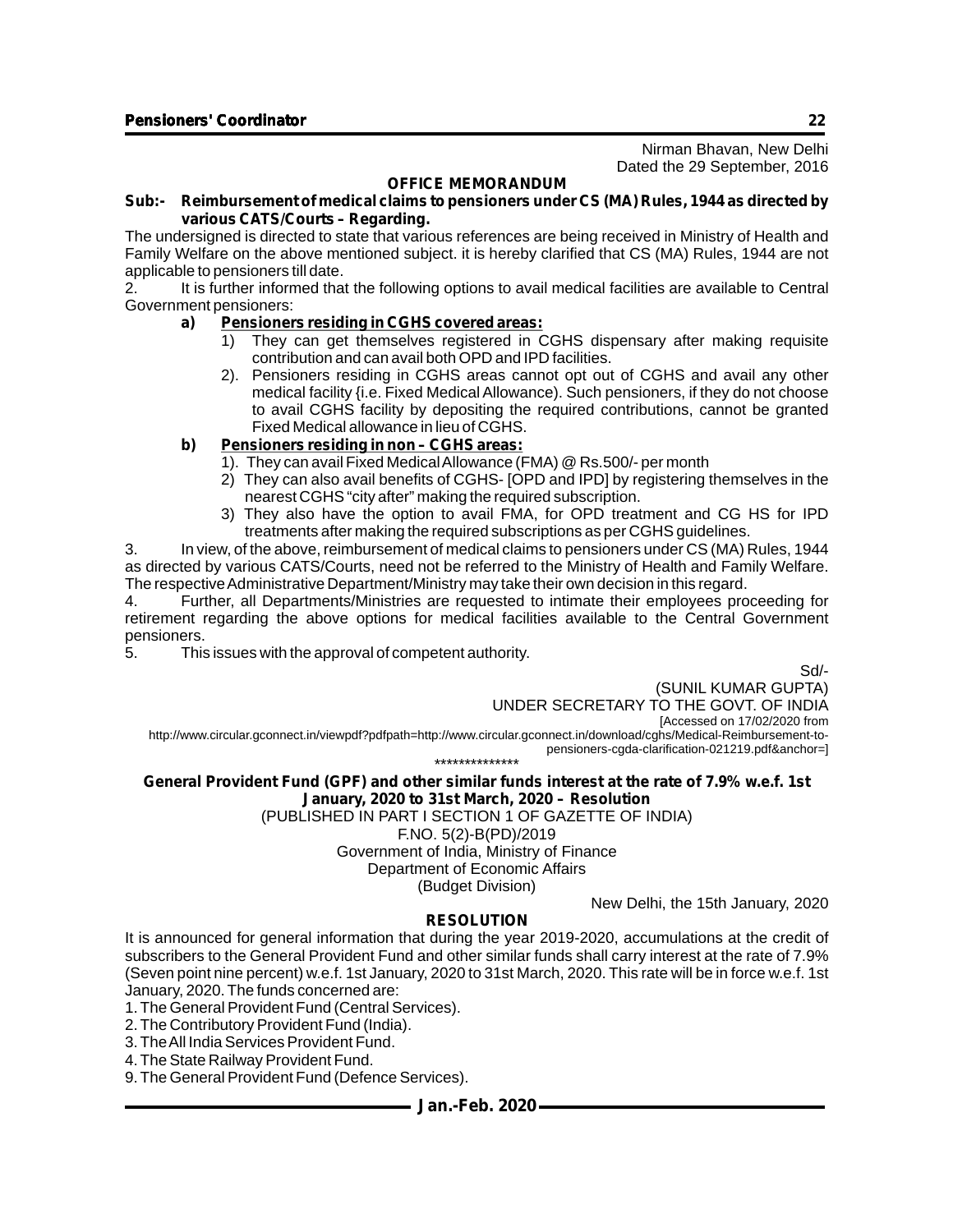- 6. The Indian Ordnance Department Provident Fund.
- 7. The Indian Ordnance Factories Workmen's Provident Fund.

8. The Indian Naval Dockyard Workmen's Provident Fund.

9. The Defence Services Officers Provident Fund.

10. The Armed Forces Personnel Provident Fund.

2. Ordered that the Resolution be published in Gazette of India.

Sd/- (Anjana Vashishtha) Deputy Secretary(Budget) [Accessed on 17/02/2020 from https://www.gconnect.in/news/gpf-interest-rate-january-2020.html] \*\*\*\*\*\*\*\*\*\*\*\*\*\*\*\*

### **Obtaining of Life Certificate by Banks from the doorstep of the pensioners : DoP&PW Circular dated 17th**

**Jan 2020**

No. 12/4/2020-P&PW(C)-6300 Government of India

Ministry of Personnel, Public Grievances & Pension

Department of Pension & Pensioners' Welfare

8th Floor, Janpath Bhawan, Janpath, New Delhi-01. Dated January 17, 2020

#### **CIRCULAR**

#### **Subject: Obtaining of Life Certificate by Banks from the doorstep of the pensioners**

The undersigned is directed to say that instructions have been issued from time to time, for submission of Life Certificate by pensioners, in the month of November every year. Attention is also drawn to the following circulars, meant to facilitate submission of Life Certificate by Pensioners and ensure Ease of Living for them:

(i) CPAO/Tech/Grievances/2010-11/531, dated 30.06.2011, issued by Central Pension Accounting Office. New Delhi, which provides for exemption from personal appearance by Pensioners submitting Life Certificate, if the prescribed form in Annexure-XVII of Para 15.2(i) of Scheme Booklet, is signed by certain specified authorities.

(ii) CPAO/Tech/Life Certificate/2014-15/31-32, dated 30.01.2015, issued by Central Pension Accounting Office, New Delhi, which highlights the Digital Life Certificate mode of submission as part of Prime Minister's "Digital India" scheme.

(iii) RBI/2014-15/587, dated 07.05.2015, issued by the Reserve Bank of India, prescribing mandatory issue of acknowledgement to Pensioners on submission of Life Certificates and promoting the use of Digital Life Certificates among Pensioners, which would eliminate the need for their physical presence at branches.

(iv) RBI/2017-18/89, dated 09.11.2017, issued by Reserve Bank of India, directing Banks for enabling Ease of submitting Life Certificate, whereby a Pensioner can submit Life Certificate in any branch of the pension paying Bank and the same is uploaded promptly in CBS by the receiving branch itself. It also directs all Banks to ensure Door-step submission of Life Certificate facility, along with Banking facility to all senior citizens of more than 70 years of age and differently abled or infirm persons, including pick up of cash and delivery of cash against withdrawal.

(v) OM No. 1/20/2016-P&PW(E), dated 14.11.2017, issued by Department of Pension & Pensioners' Welfare, which re-iterates RBI's concern w.r.t. old/infirm pensioners, for whom Banks should make concrete efforts to provide the facility of obtaining Life Certificate from their premises/residence and exempt personal appearance.

(vi) OM No. 1/20/2018-P&PW (E), dated 18.07.2019, issued by Department of Pension & Pensioners'Welfare, which prescribes that pensioners aged 80 years and above may be allowed to give their Life Certificate w.e.f. 1st October every year, which would be valid till 30th November of the subsequent year, in order to provide Senior pensioners with an exclusive window at Banks, for the activity and avoid the general rush.

(2) In spite of detailed instructions, as brought out above, it has been observed that a large number of pensioners (around 8-10 percent) are unable to submit their Life Certificate by the stipulated date, i.e. 30th November every year on account of various reasons. The pension disbursing authorities/banks are constrained to discontinue disbursement of their monthly pension, in such cases, due to non-submission of the Life Certificate. Such pensioners face a lot of difficulty in re-commencement of their pension.

(3) In order to promote Ease of Living for Pensioners and minimize the cases of non submission of Life Certificate by the pensioners and ensure uninterrupted disbursement of pension to them, in addition to the instructions contained in Para 1 above, the following Instructions are hereby issued for strict compliance –

- (i) All Pension disbursing banks shall send SMSs/E-mails to the pensioners on 24th October, 1st November, 15th November and 25th November, every year reminding them to submit their Annual Life Certificate by the stipulated date, i.e. 30th November.
- (ii) All Pension disbursing banks shall make an exception list, as on 1st December every year, of those pensioners who fail to submit their Life Certificate by 30th November and send SMS/E-mail to the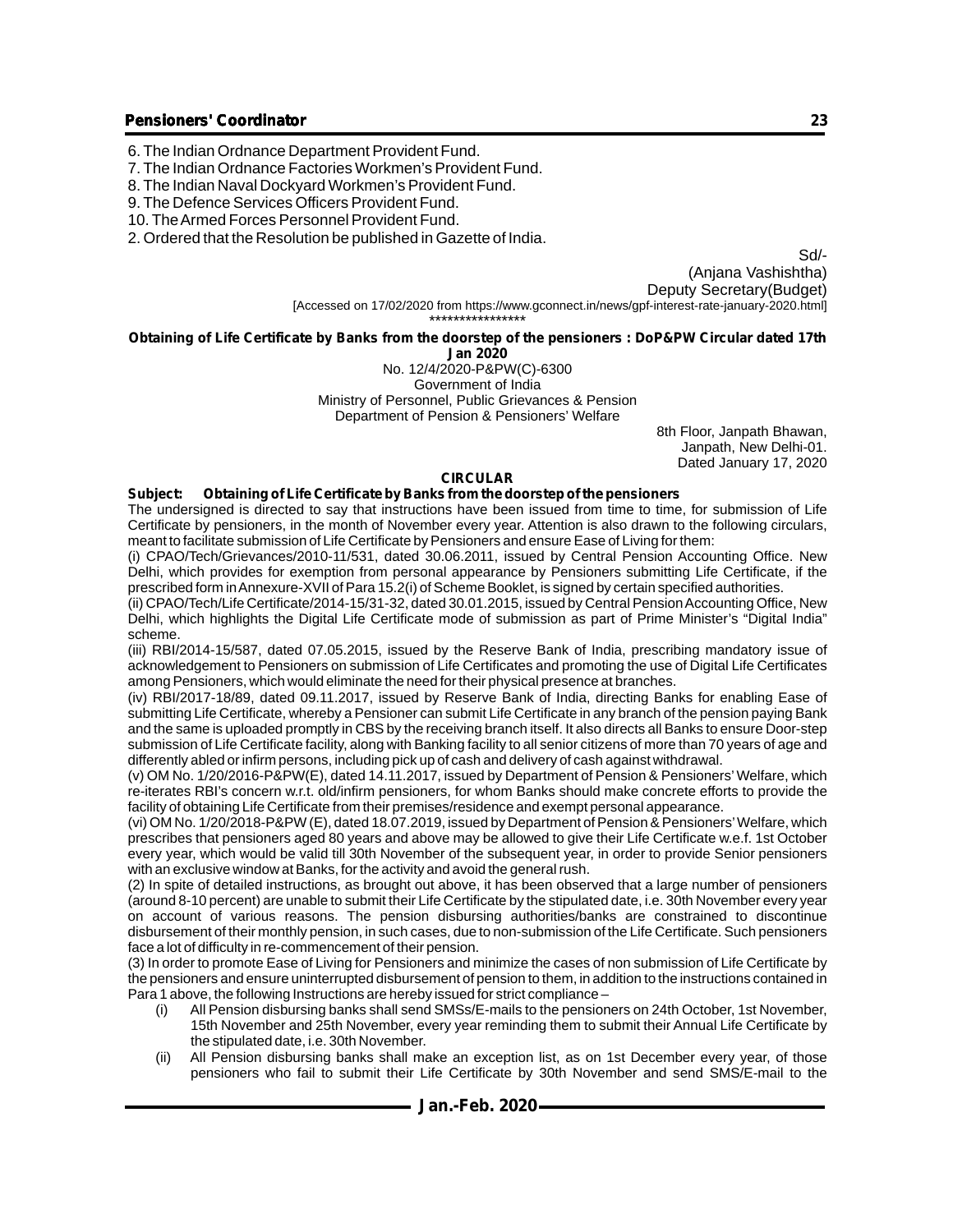pensioners included in the aforesaid exception list advising them to submit the Life Certificate at the earliest to avoid discontinuation of their pension. The Bank shall also ask such pensioners, through SMS/E-mail, as to whether they are interested in submission of Life Certificate through a doorstep visit by the bank. Wherever a call centre /App based facility is available, Banks should also encourage taking request for doorstep visits through such modes. The banks shall not charge any Pensioner more than Rs. 60/- for such a doorstep visit. In line with the Reserve Bank of India circular, RBI/2014-15/587, dated 07.05.2015, all banks shall encourage promoting Life Certificate through Digital means.

- (iii) As regards pensioners who have failed to submit their Life certificate in the year 2019, the banks will prepare an exception list of such pensioners immediately and follow the steps mentioned in sub-para 3(ii) above.
- (iv) The CPPCs of Pension Disbursing Banks (in case of more than 1 CPPC in any Bank, then one nominated official on behalf of the bank as a whole) shall report to the Department of Pension & Pensioners'Welfare in the months of January, February and March respectively the total number of Central Govt Pensioners who have given the Life Certificate, the total number of Pensioners who have not given their Life Certificate, along with a break-up of the certificates submitted physically and through digital means, on the following email address: rajesh.kr73@nic.in

(4) CPPCs/Branches of your bank may be advised to strictly comply with the above instructions. The banks are also requested to give wide publicity by putting up these instructions in their websites and also on the notice boards of the branches of the bank etc.

This is issued with the approval of competent authority. Hind version will follow.

Sd/-

(Rajesh Kumar) Under Secretary to the Government of India Tel No. 23310108

[Accessed on 17/02/2020 fromhttps://scm-bps.blogspot.com/2020/01/obtaining-of-life-certificate-by-banks.html] \*\*\*\*\*\*\*\*\*\*\*\*\*\*\*\*\*\*\*\*\*

#### **This is how traditions are born in the army!!!**

Anew camp commander was appointed and while inspecting the place, he saw 2 soldiers guarding a bench. He went over there and asked them why do they guard it.

"We don't know. The last commander told us to do so, and so we did. It is some sort of regimental tradition!"

He searched for last commander's phone number and called him to ask him why did he want guards in this particular bench.

"I don't know. The previous commander had guards, and I kept the tradition."

Going back another 3 commanders, he found a now 100-year old retired General.

"Excuse me sir. I'm now the CO of your camp you commanded 60 years ago. I've found 2 men assigned to guard a bench. Could you please tell me more about the bench?"

"What? Is the paint still wet ?!?"

Navjeet Singh <navjeet@townisp.com

\*\*\*\*\*\*\*\*\*\*\*\*\*\*\*\*\*\*

#### **Attention**

1. Your subscription period expires after ............................................

2. Pay your subscription immediately for renewal.

- 3. Subscription to be remitted through crossed cheque in favour of CCCGPA, Chandigarh or Cash/Money order in the name of the undersigned.
- 4. Subscription of Rs........................... received vide receipt No .......................... dated .................... for the period from .................................. to ....................................................................................
- 5. Write your Folio No. and Contact No. on the back side of the crossed cheque/draft.

R.N. Mehta # 2536, Sector 40-C, Chandigarh, Mob.: 9815644693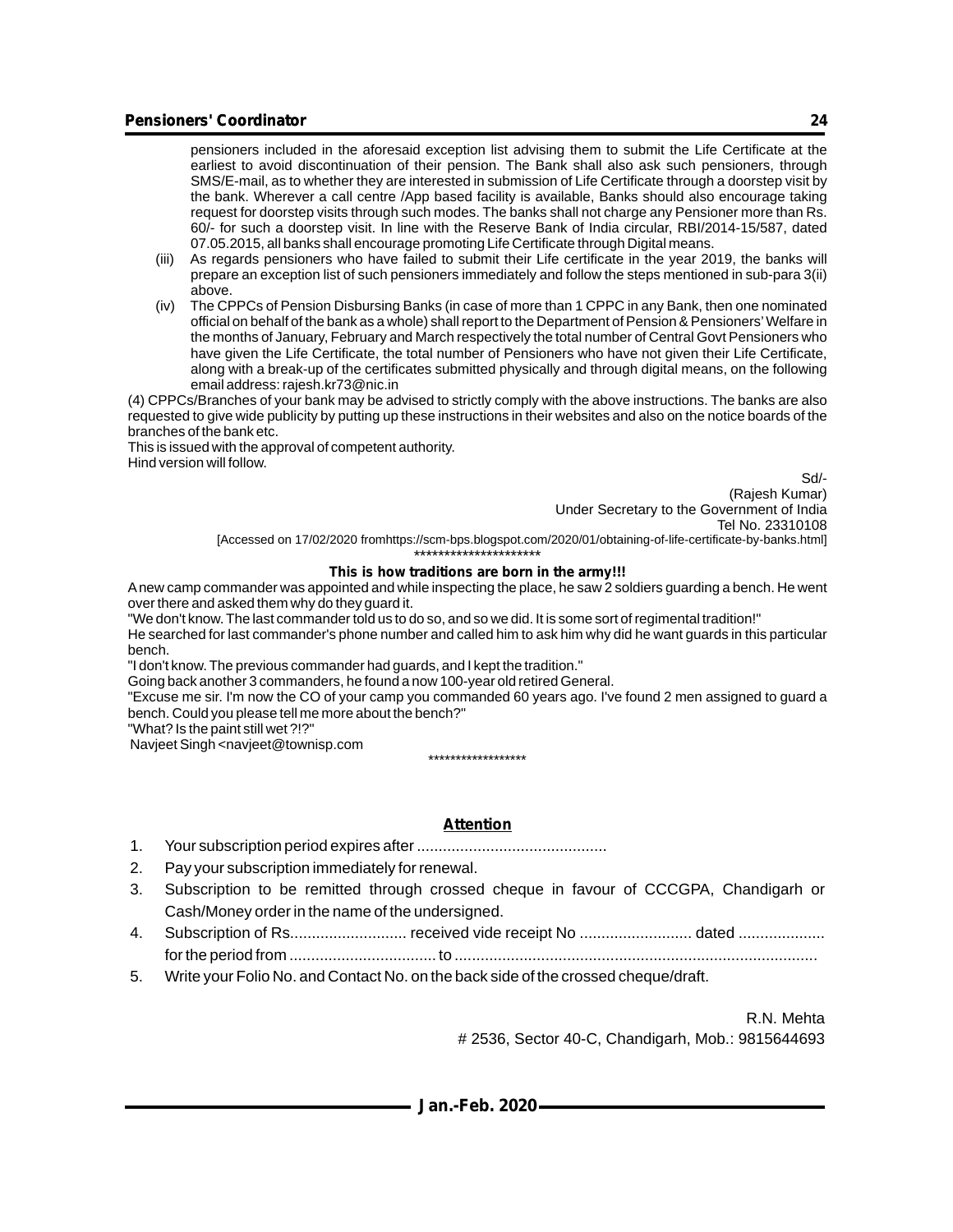# **GLIMPSES OF PENSIONERS DAY CELEBRATION BY CCCGPA CHANDIGARH 18-12-2019**



Annual General Body meeting of the P&T BSNL Pensioners Welfare Association Chandigarh was held on 6th Dec. 2019 at Shivalik Public School, Phase 6 Mohali. Election to the office bearers was held and following were elected as the office bearers of the body for the next them.

President Sh. Tarsem Paul  $1$  $\overline{2}$ Sr. Vice President Sh. OP Bhardwai  $3.$ Sh. Joginder Singh Saini Vice President  $\ddot{4}$ Vice President Sh. Kirpal Singh  $5.$ Gen. Secretary Sh. Joginder Singh  $rac{6}{7}$ Sh. Baldev Singh Asst. Gen Secretary Fin. Secretary Sh. Surinder Singh Saini 8. Asst. Fin Secretary Sh. RD Gambhir  $9<sub>1</sub>$ Asst. Fin Secretary Sh. Baldev Chand  $10<sup>10</sup>$ Org. Secretary Sh. Pritam Singh Sh. Gurmel Singh Sh. S. S. Badal Sh. Jagdish Parkash Sh. Krishanlal Komal Sh. G. R. Sood